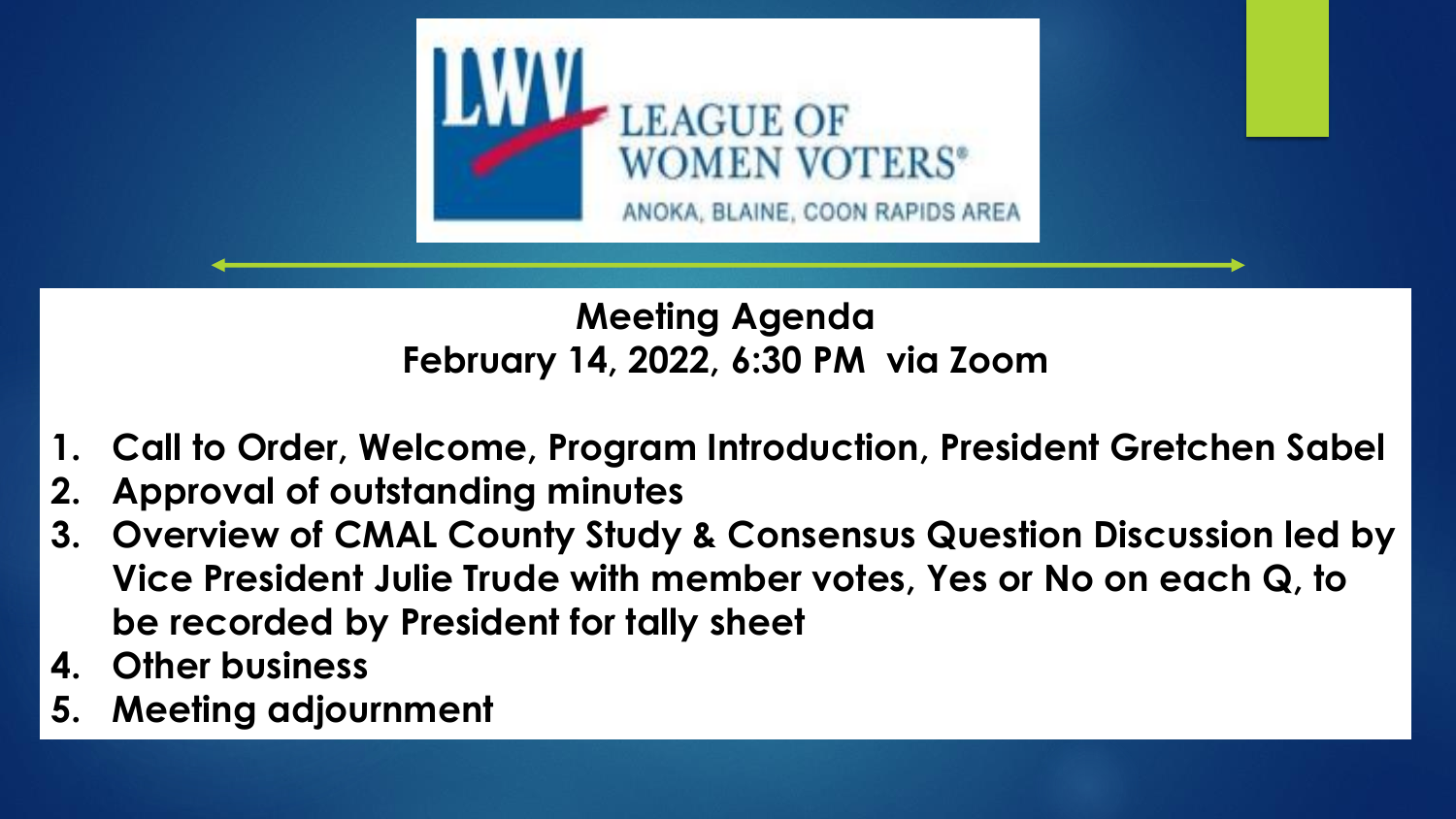

# **Metro County Government**

**STUDY OVERVIEW CONSENSUS QUESTIONS**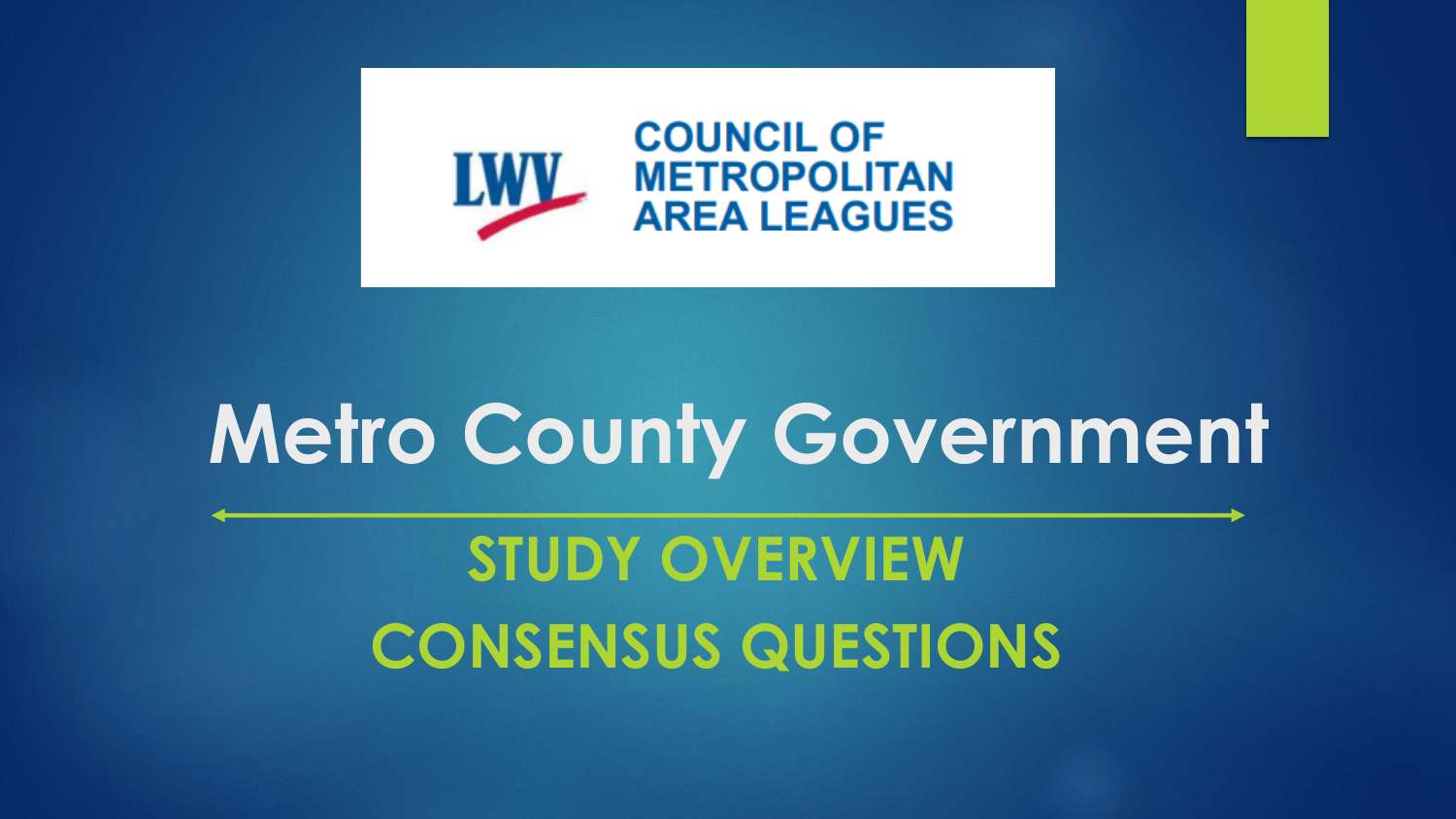# **Timeline**

**January 15, 2022 - County Government Report presented** 

 **February thru March 2022 - Metro area LWV members vote on Consensus Questions**

**April 9 - CMAL Board adopts revised positions**

**April 11 – Our Annual Meeting**

**May 14, 2022 - CMAL Annual Meeting adopts new positions**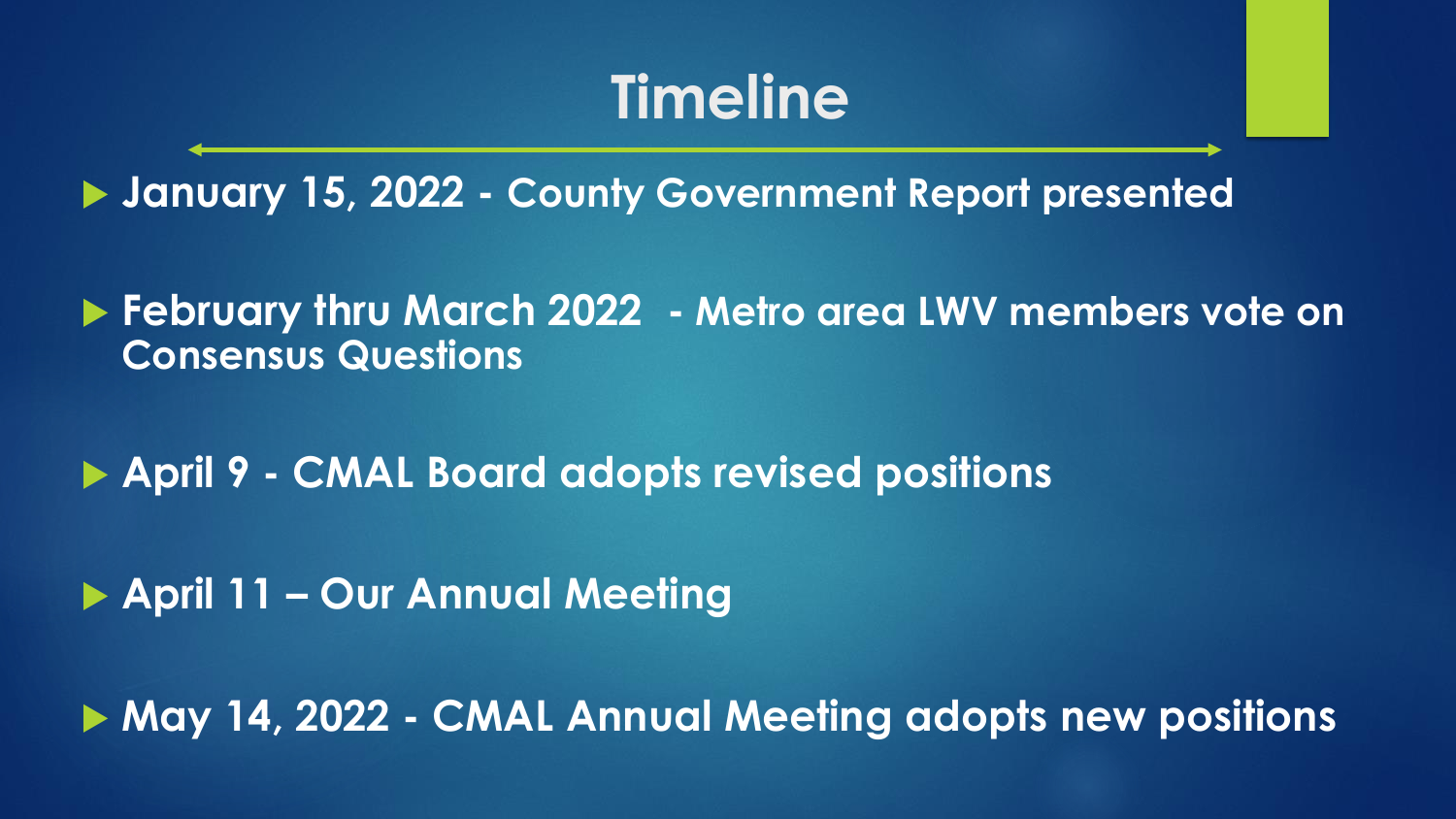# **CMAL Study**

**Updates 1975 County Government Positions**

**Planned, conducted & completed in 2021**

 **Focus on transparency, accountability, communication with other levels of government**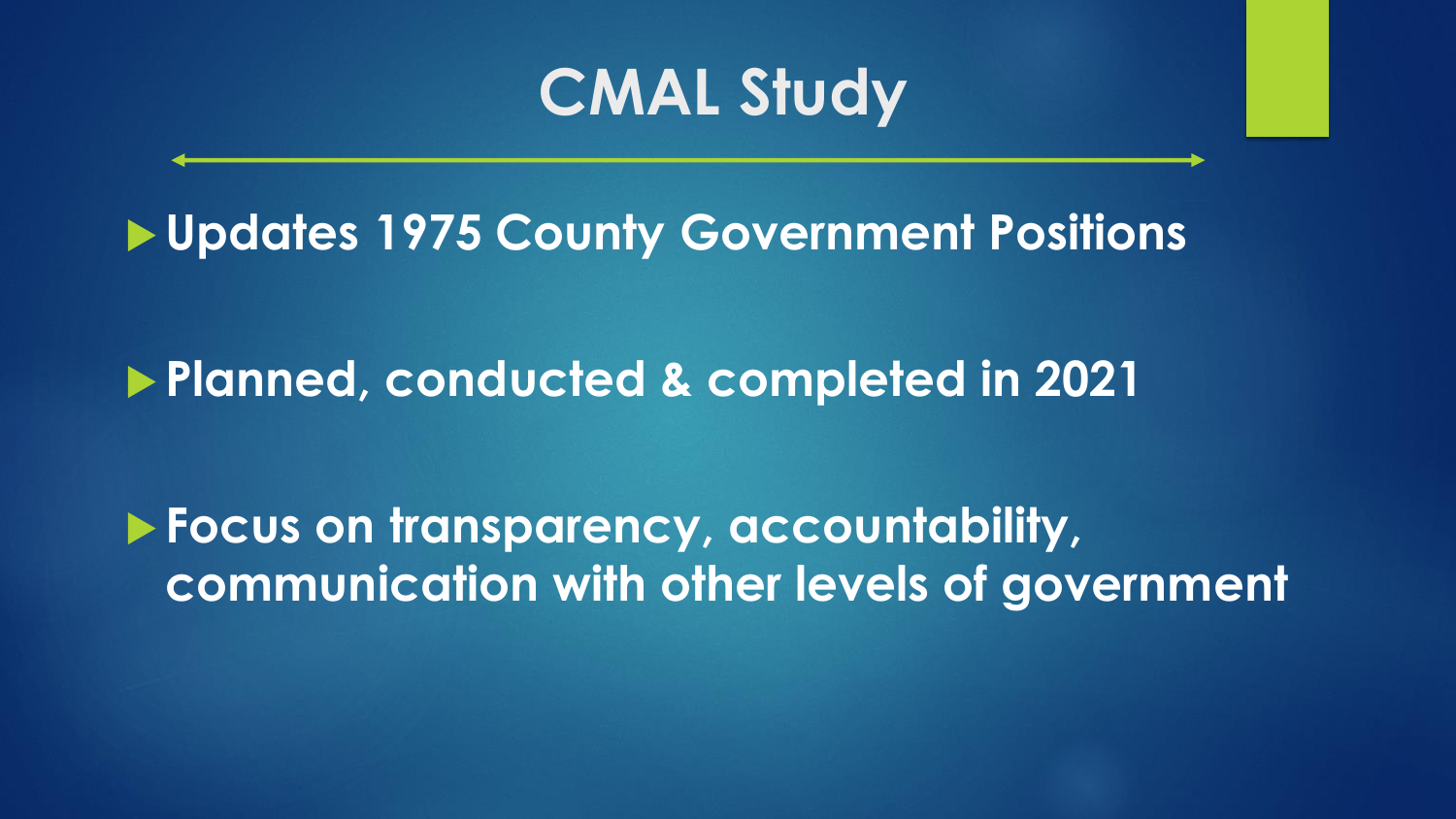# **Current CMAL Positions Support**

**Accountability, visibility of county government**

**Communication with residents, cities, Met Council**

**Public access to board and advisory meetings**

 **Ample & timely publication of location, time, date, agendas and background information**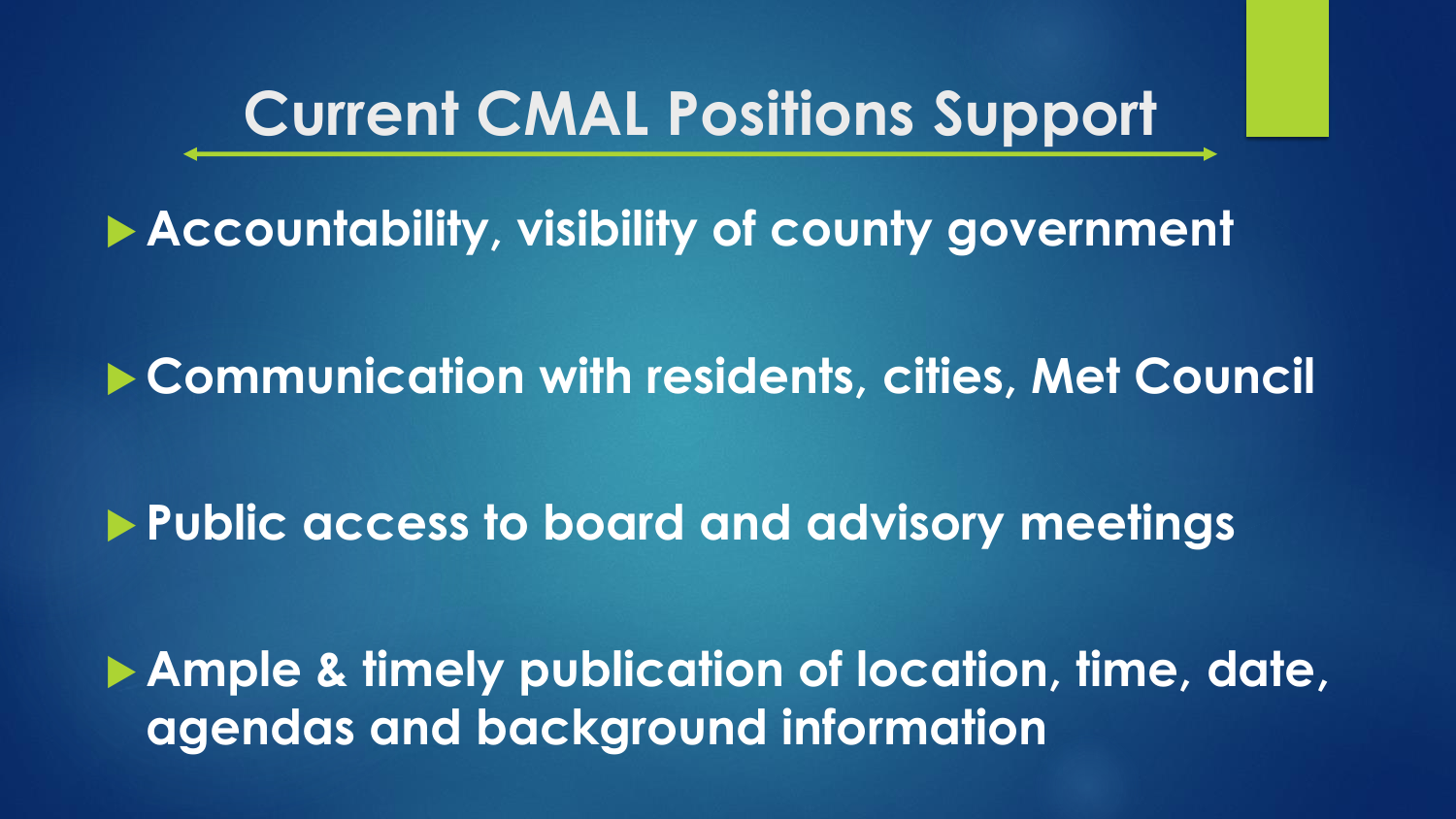## **Process**

 **January 2020, study adopted Committee developed questionnaire Information found on county websites County officials/staff interviewed Committee members contributed**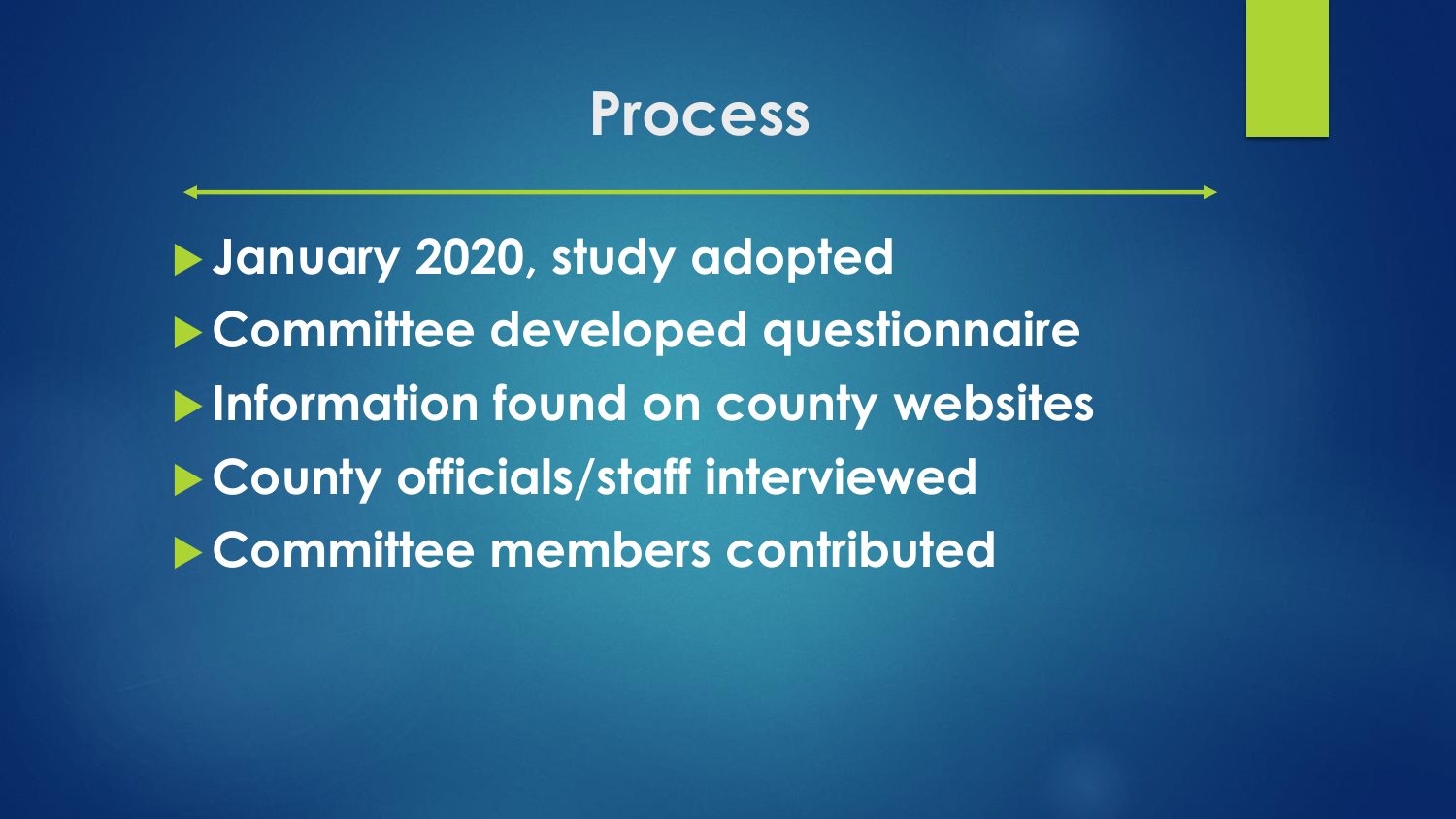# **Executive Summary**

 **Substantial progress with transparency & accountability**

**Websites and virtual meetings improve transparency, communication**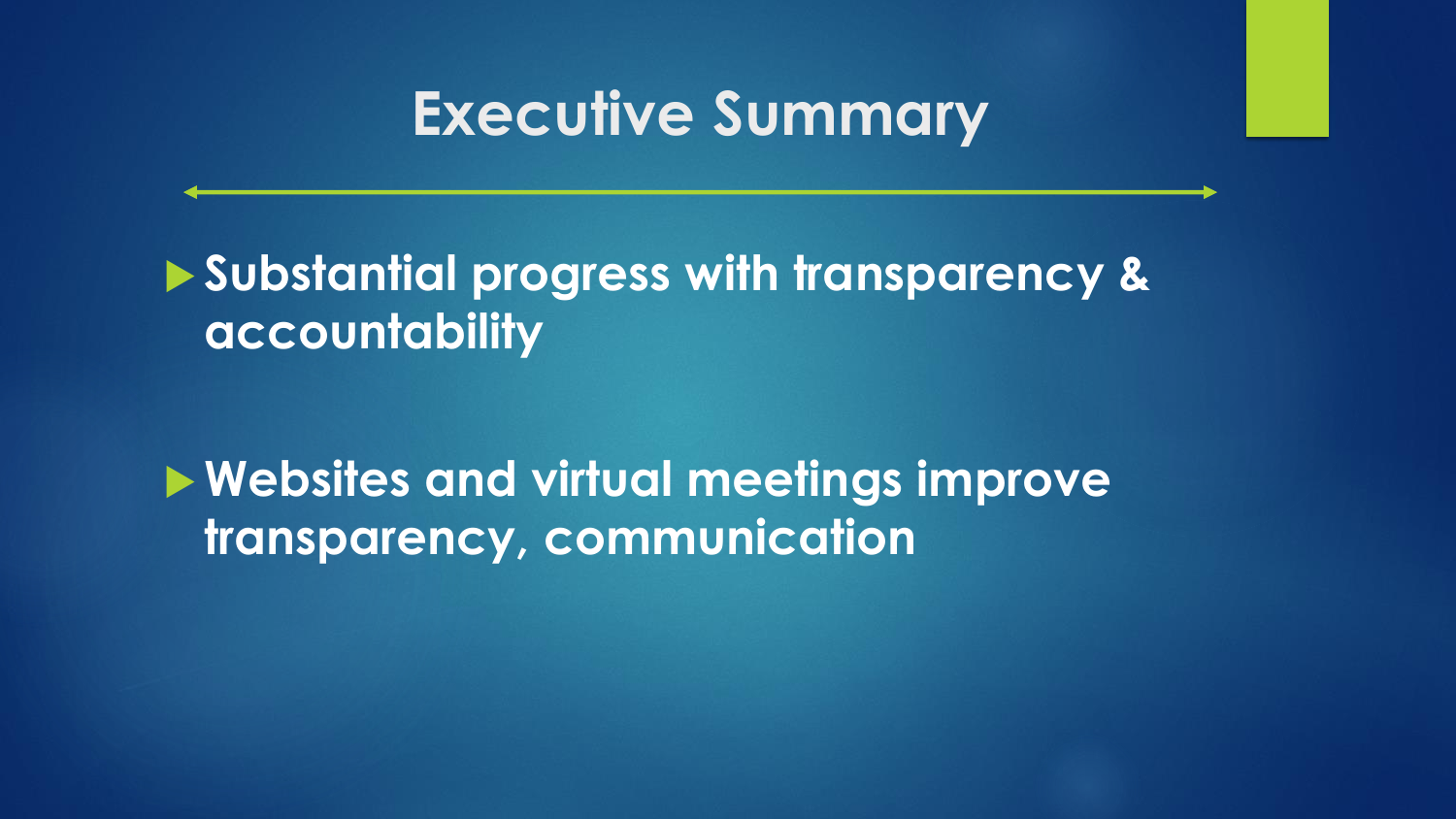# **County Similarities**

 **All counties post agendas, commissioner meetings, minutes** 

 **Public can subscribe to meeting notices, agendas and minutes through their websites**

 **County advisory committees are generally quite transparent and accessible**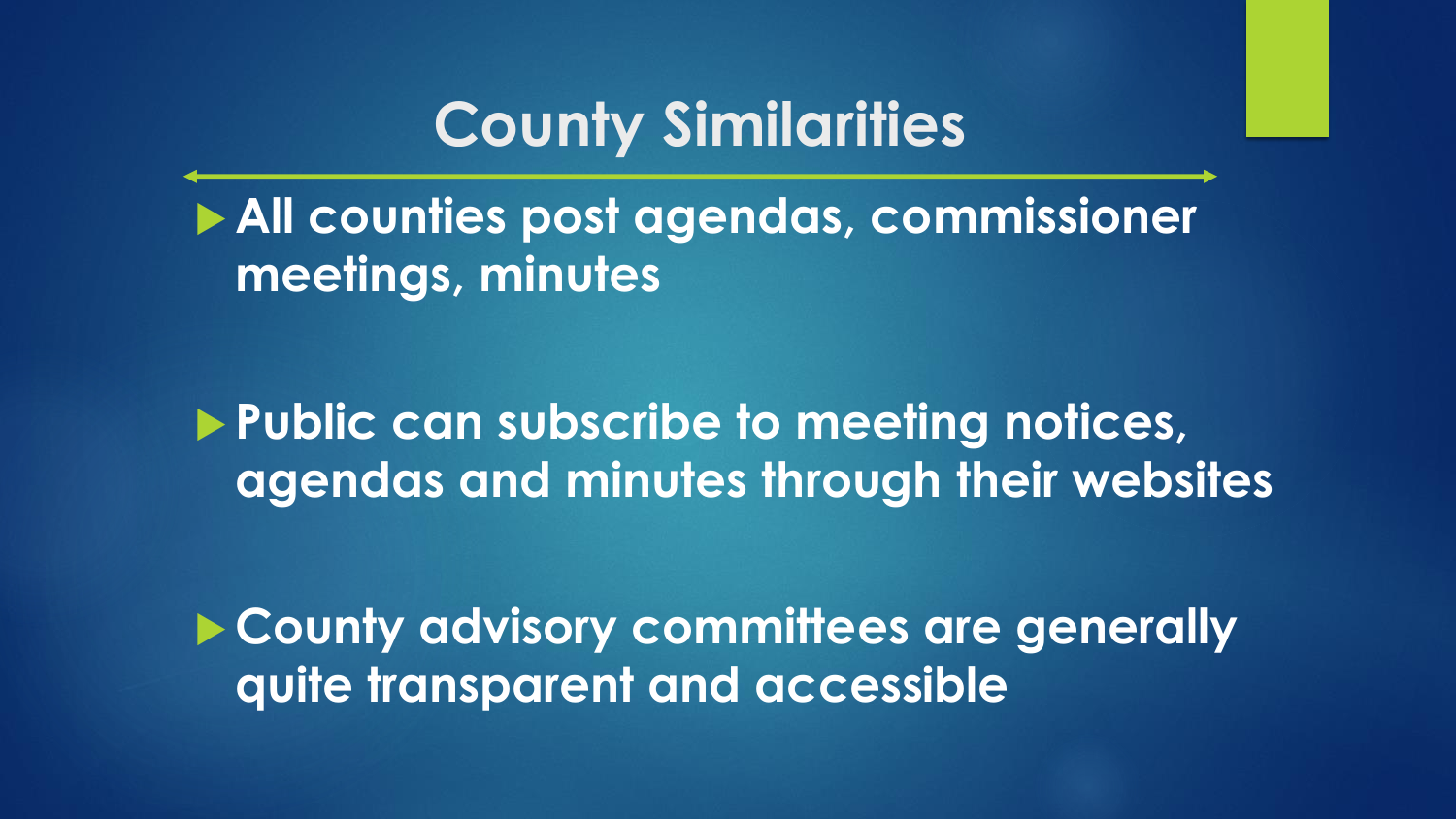# **One County Alone**

#### **Carver County posts commissioner salaries**

#### **Anoka County, not adopted Code of Ethics**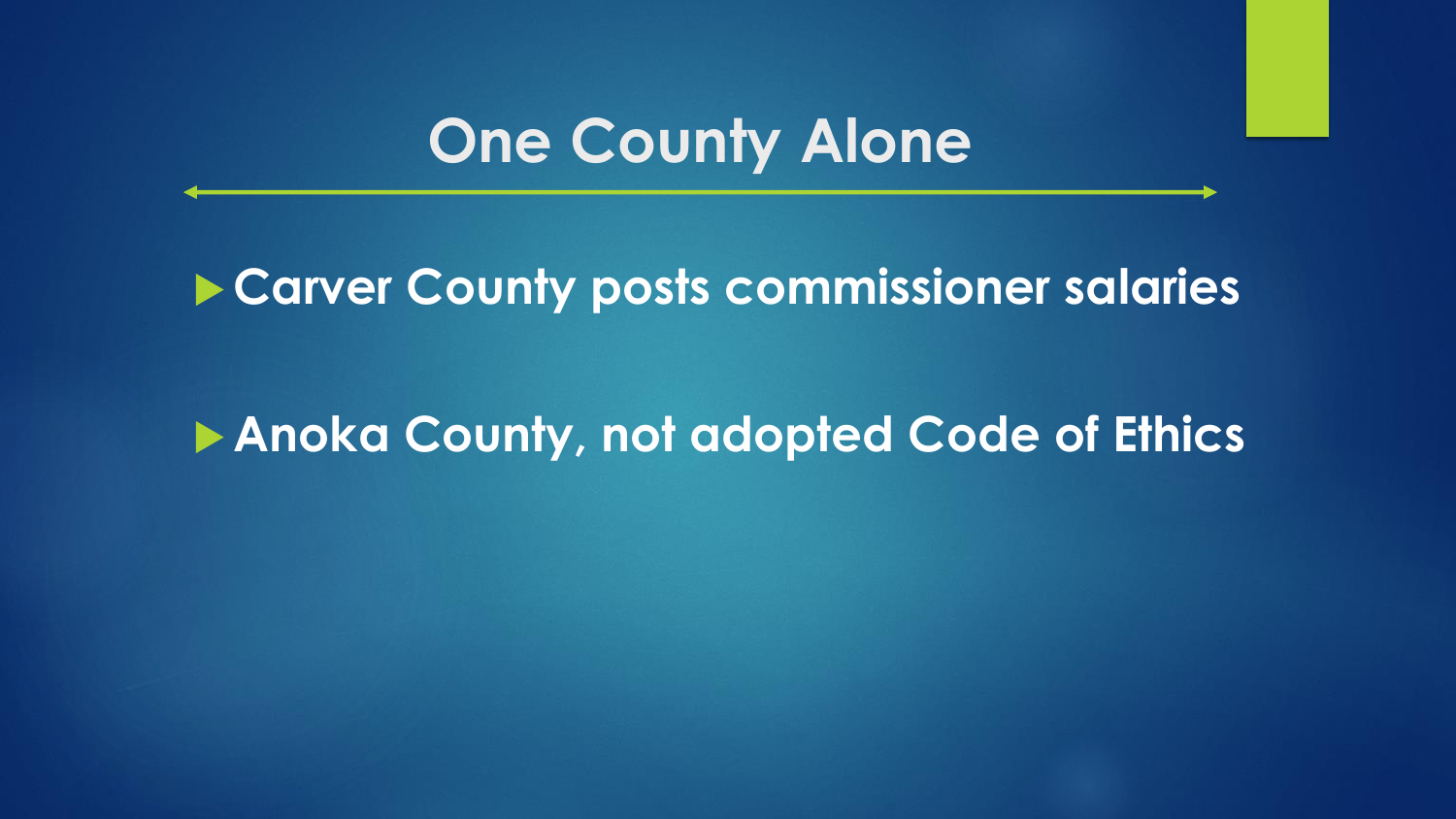**County Differences Board & Workshop Meetings**

**Only Anoka County disallows public comment**

**Ramsey County generally disallows public comment**

**Only Dakota County allows public comments**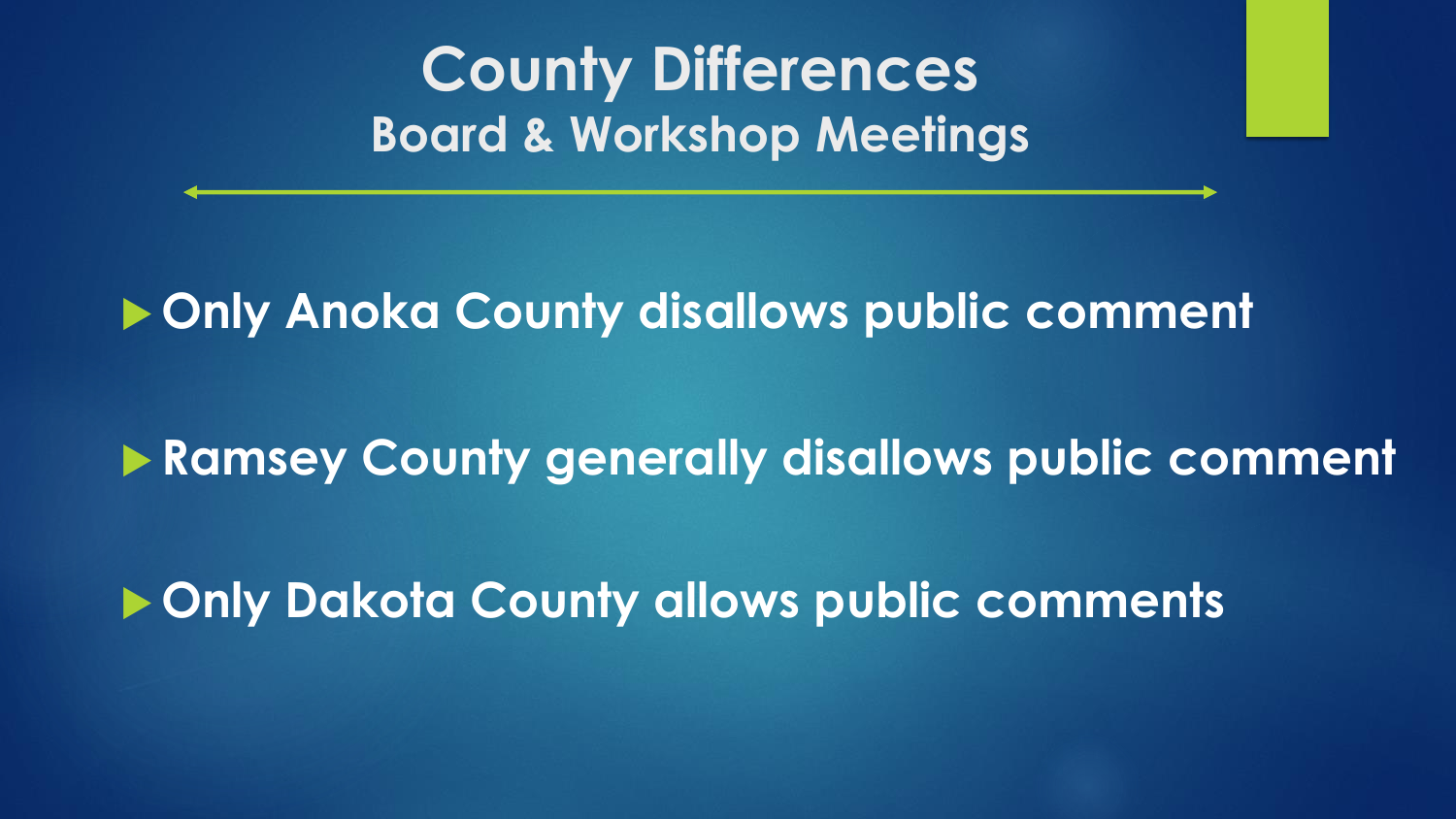## **More County Differences**

#### **Mixed approach for workshops and work sessions**

#### $\triangleright$  **Only Anoka County does not involve the public in budgeting or setting policies**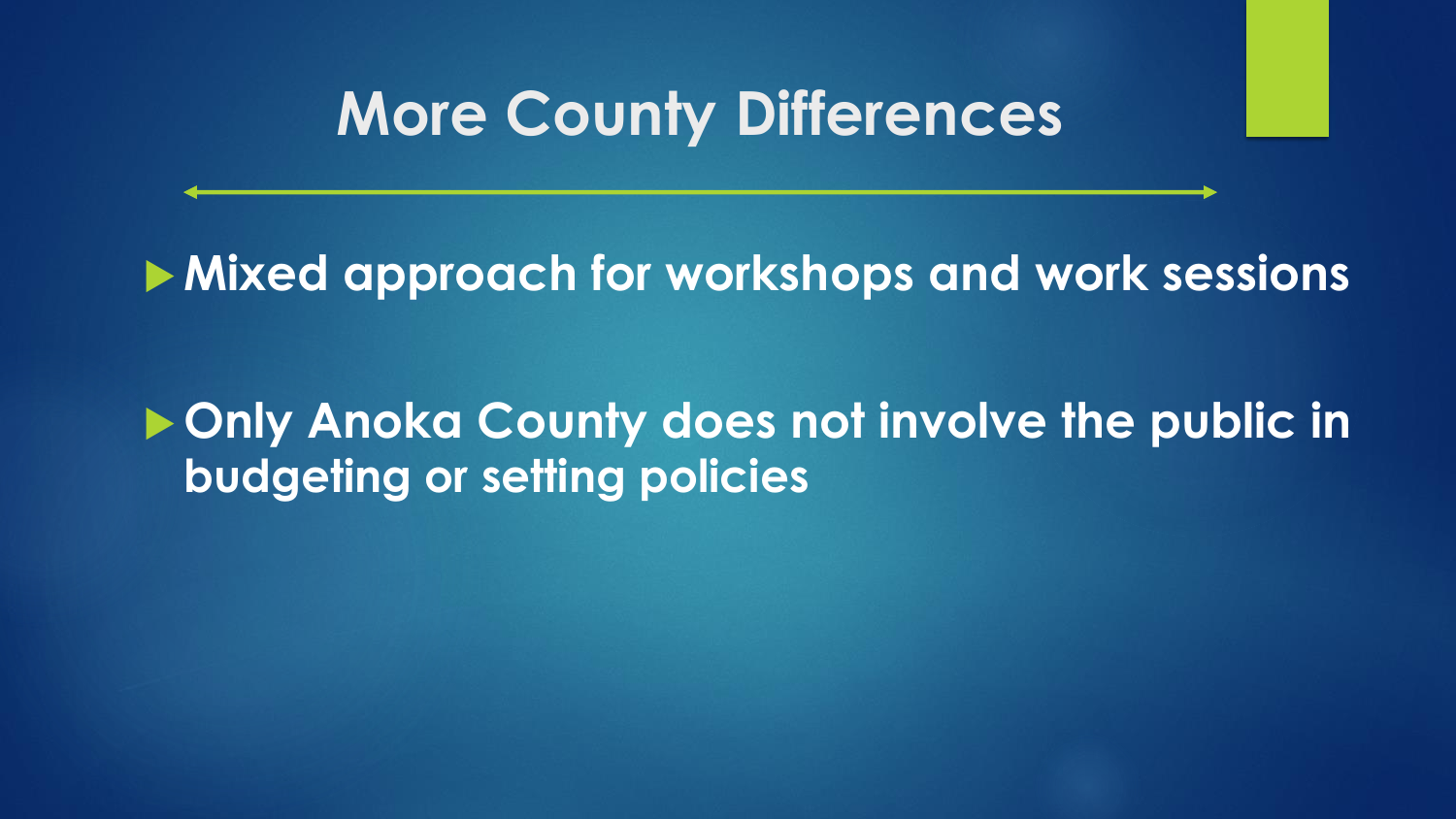# **Metropolitan Council**

**Differences exist in the relationships with urban, exurban and suburban counties**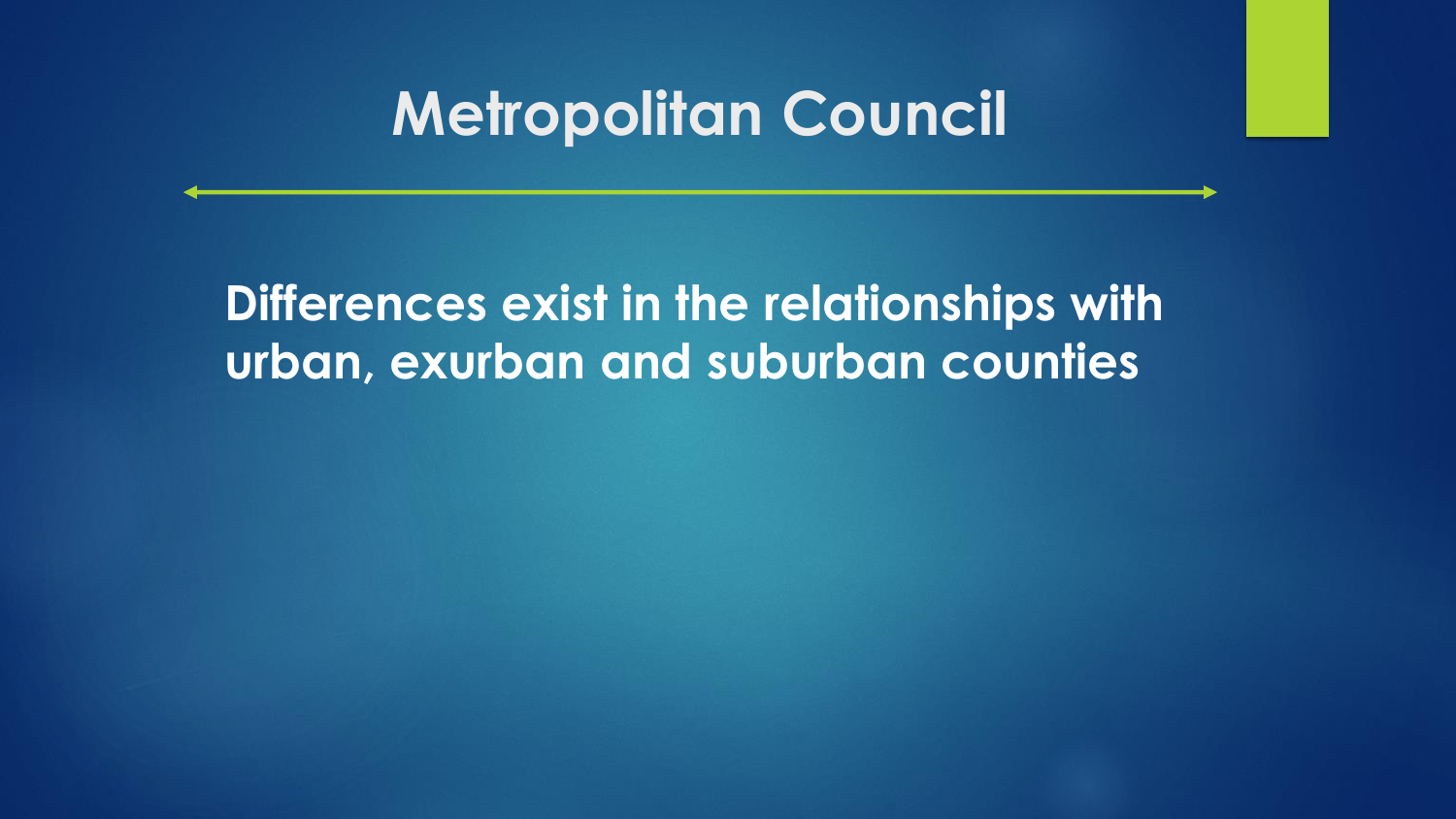

# **Metro County Government**

**PROPOSED CONSENSUS QUESTIONS**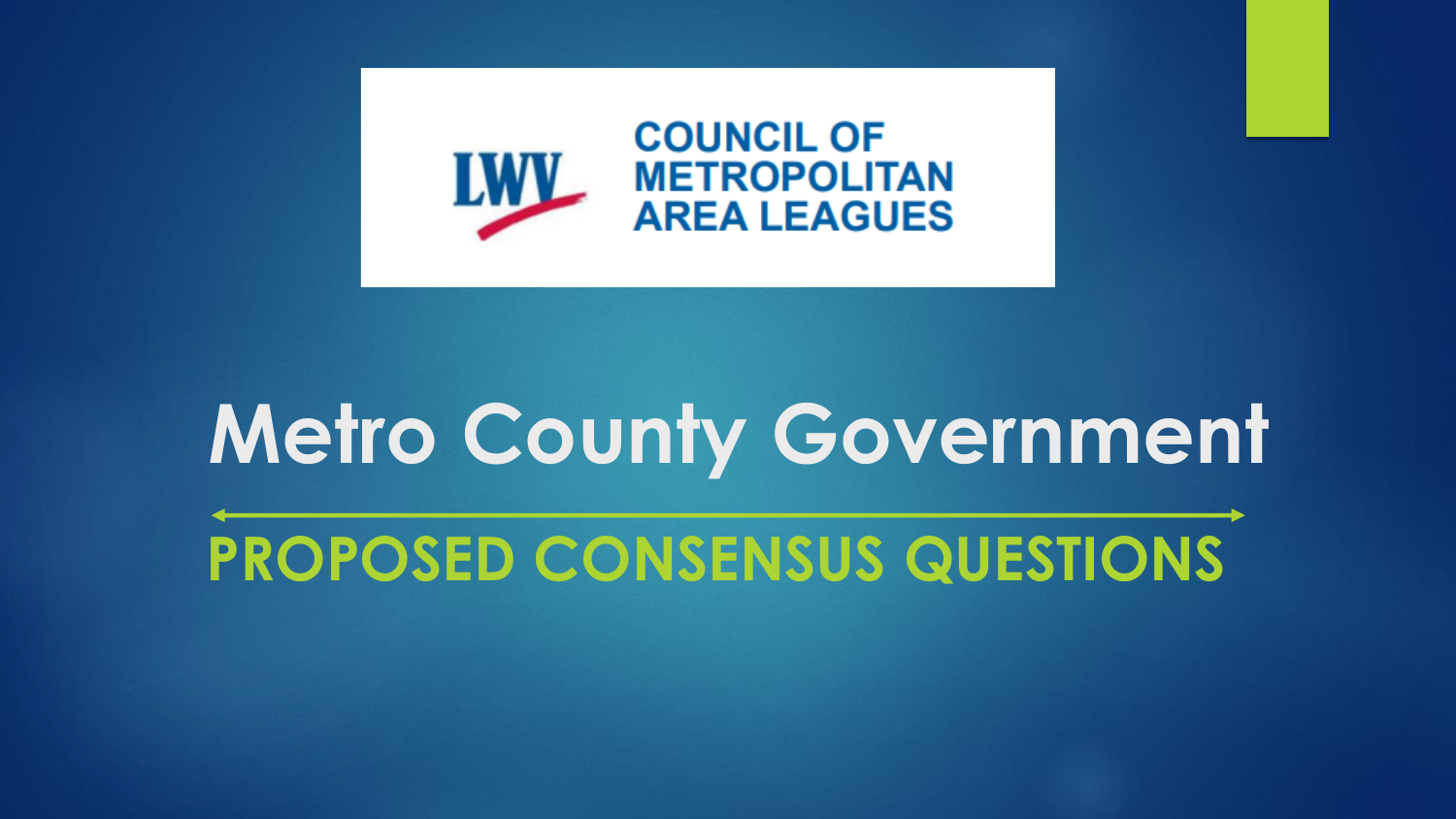**County government should provide ample and easily accessible notice of and background information regarding county board meetings, county board committee meetings, county board work sessions/ workshops, and advisory committee/commission meetings.** 

#### **YES or NO**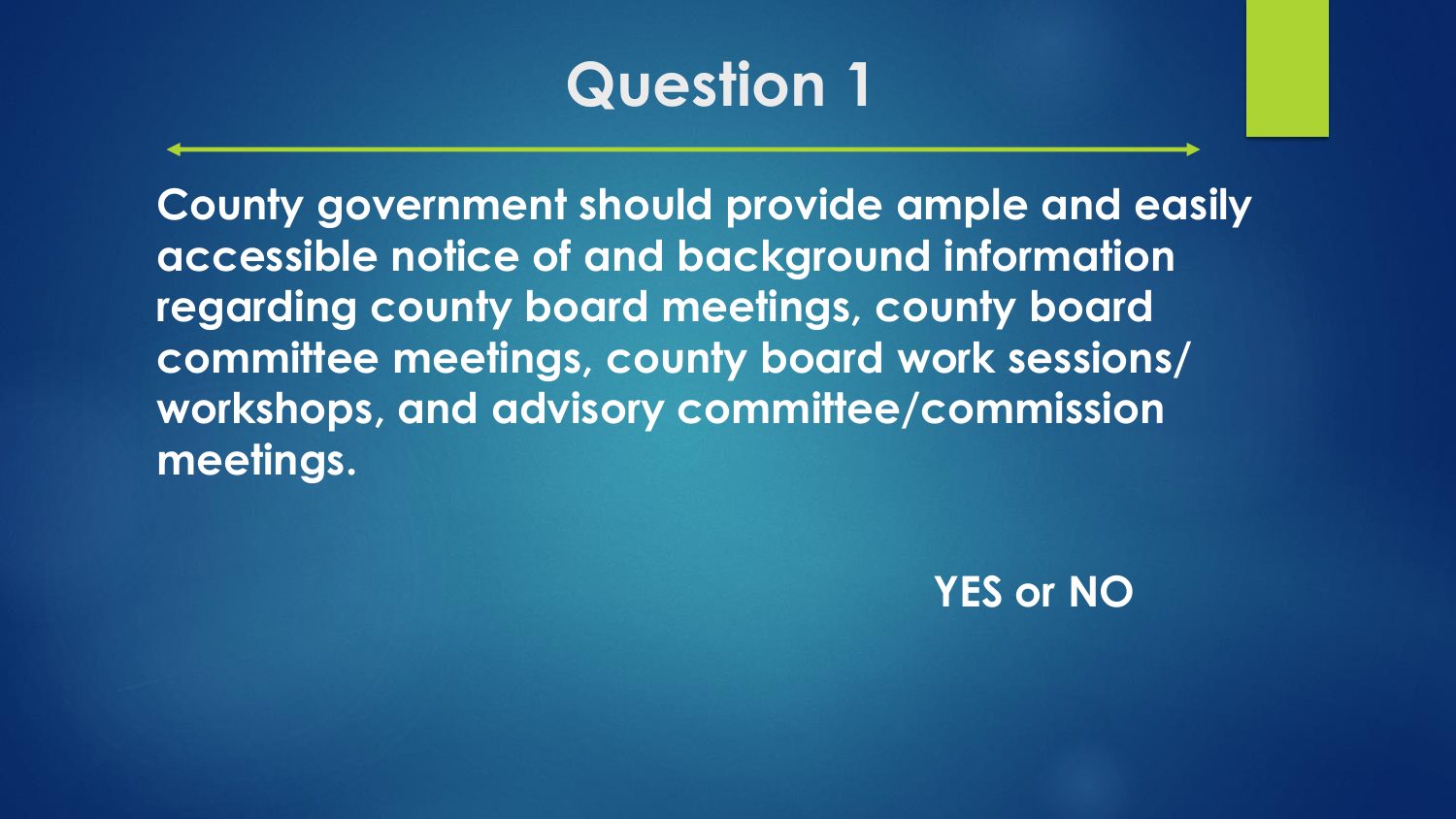## **Study Tables Re: Notices**

| <b>COUNTY BOARD</b><br><b>WORK</b><br><b>SESSIONS/BRIEFINGS</b>                          | <b>ANOKA</b>                                    | <b>CARVER</b>                                            | <b>DAKOTA</b> | <b>HENNEPIN</b>                                               | <b>RAMSEY</b> | <b>SCOTT</b> | <b>WASHINGTON</b> |
|------------------------------------------------------------------------------------------|-------------------------------------------------|----------------------------------------------------------|---------------|---------------------------------------------------------------|---------------|--------------|-------------------|
| Are County Board work<br>sessions or workshops<br>posted on the website                  | <b>MOST OF</b><br><b>THEM ARE</b>               | <b>YES</b>                                               | <b>YES</b>    | <b>YES</b>                                                    | <b>YES</b>    | <b>YES</b>   | <b>YES</b>        |
| Are County Board work<br>sessions or workshops<br>agendas posted on the<br>website       | <b>NO</b>                                       | NO                                                       | <b>YES</b>    | ΝO                                                            | <b>YES</b>    | <b>YES</b>   | <b>YES</b>        |
| Can the public subscribe to<br>work session or workshop<br>information on the<br>website | <b>MEETING</b><br><b>NOTICES</b><br><b>ONLY</b> | NO<br>Can call<br>county and<br>asked to be<br>notified. | <b>YES</b>    | ΝO<br>But can be<br>asked to be<br>on<br>notification<br>list | <b>YES</b>    | <b>YES</b>   | <b>YES</b>        |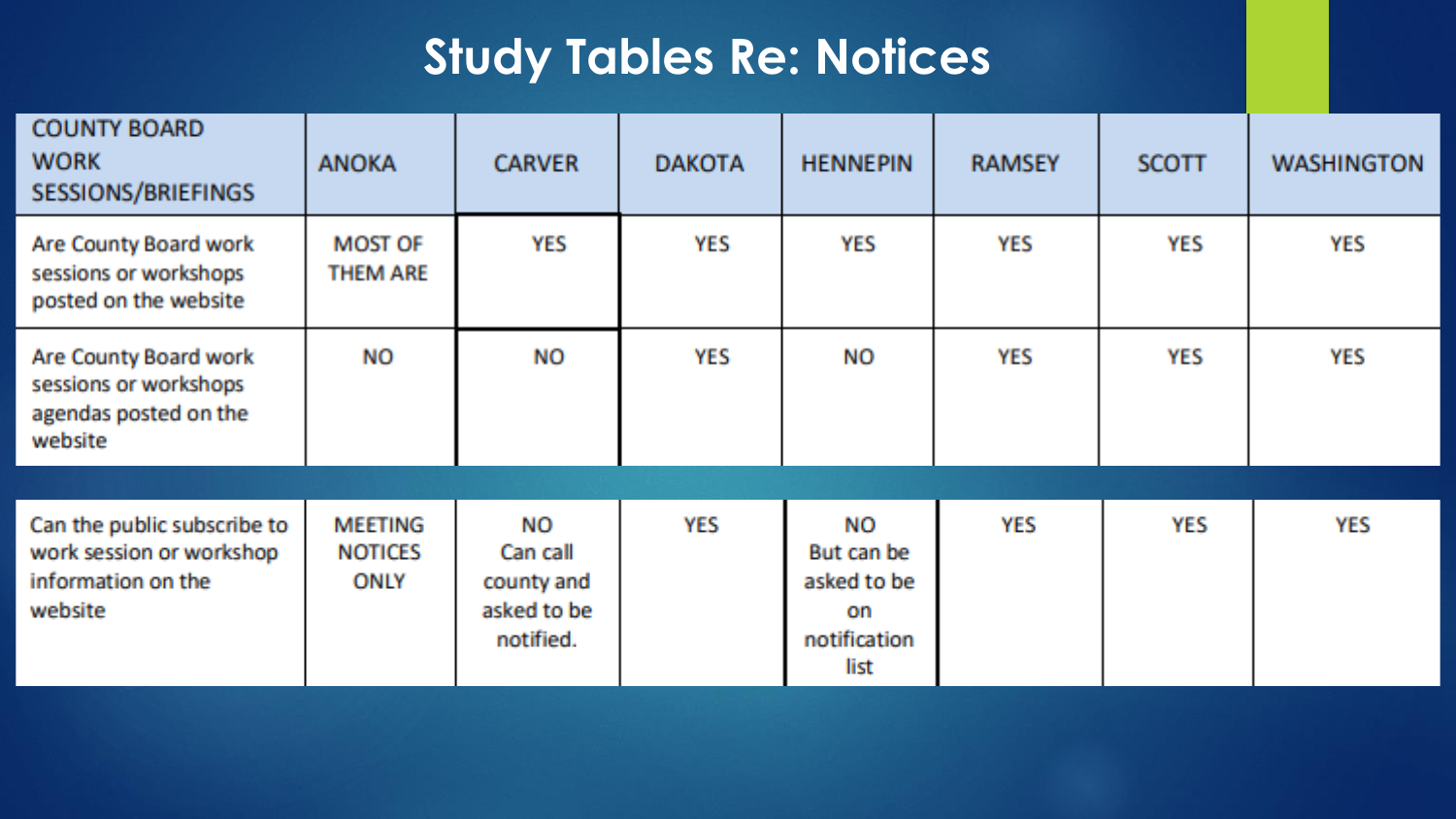**County government should post on its website minutes or discussion notes from**

**▶ a. county board meetings YES or NO** 

▶ b. county board committee meetings YES or NO

▶ c. county board work sessions/workshops YES or NO

▶ d. advisory committee/commission meetings YES or NO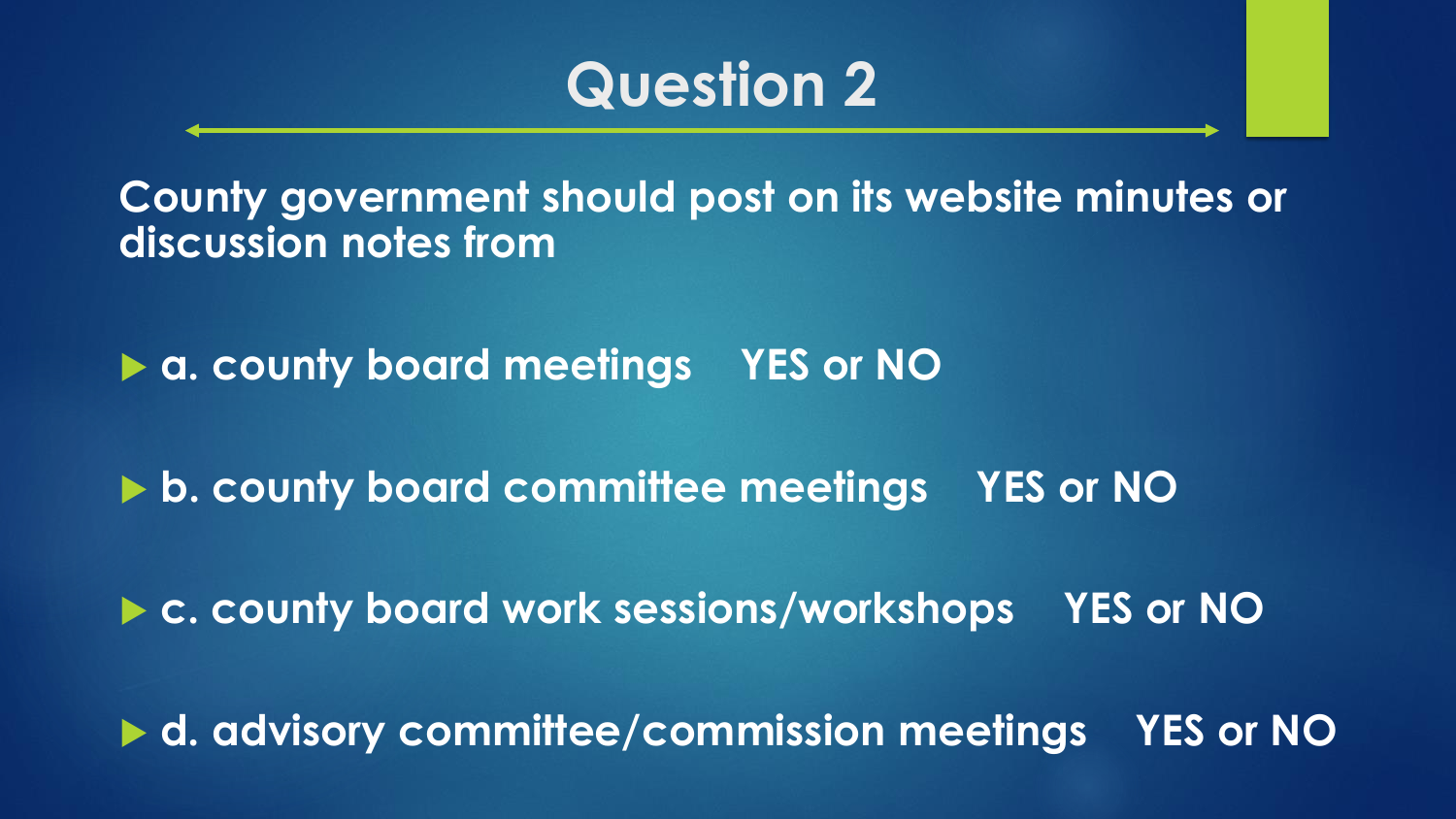## **Study Tables Re: Minutes**

| <b>COUNTY BOARD</b><br><b>WORK</b><br><b>SESSIONS/BRIEFINGS</b>                                         | <b>ANOKA</b>                           | <b>CARVER</b>                                                                    | <b>DAKOTA</b> | <b>HENNEPIN</b>                                                     | <b>RAMSEY</b>                            | <b>SCOTT</b> | <b>WASHINGTON</b>                                               |
|---------------------------------------------------------------------------------------------------------|----------------------------------------|----------------------------------------------------------------------------------|---------------|---------------------------------------------------------------------|------------------------------------------|--------------|-----------------------------------------------------------------|
| Are County Board work<br>sessions or workshops<br>minutes posted on<br>website?                         | <b>NO</b>                              | <b>YES</b>                                                                       | <b>YES</b>    | <b>NO</b>                                                           | <b>YES</b>                               | YES          | <b>NO</b><br>Minutes are not<br>taken, as there<br>are no votes |
| Are the minutes of<br><b>County Advisory</b><br>Meetings posted on the<br>website                       | <b>YES</b>                             | <b>YES</b><br>Each<br>committee<br>has a web<br>page for<br>agendas &<br>minutes | <b>YES</b>    | <b>VARIES</b><br>among the<br>committees                            | <b>VARIES</b><br>among the<br>committees | <b>YES</b>   | <b>YES</b>                                                      |
| Can the public<br>subscribe to County<br><b>Advisory Meetings,</b><br>Agenda, Minutes on the<br>website | ONLY<br><b>LIBRARY</b><br><b>BOARD</b> | <b>YES</b><br>But not on<br>the website                                          | <b>SOME</b>   | <b>YES</b><br>Public can<br>contact the<br>Chairs to<br>get on list | <b>YES</b>                               | <b>SOME</b>  | <b>YES</b>                                                      |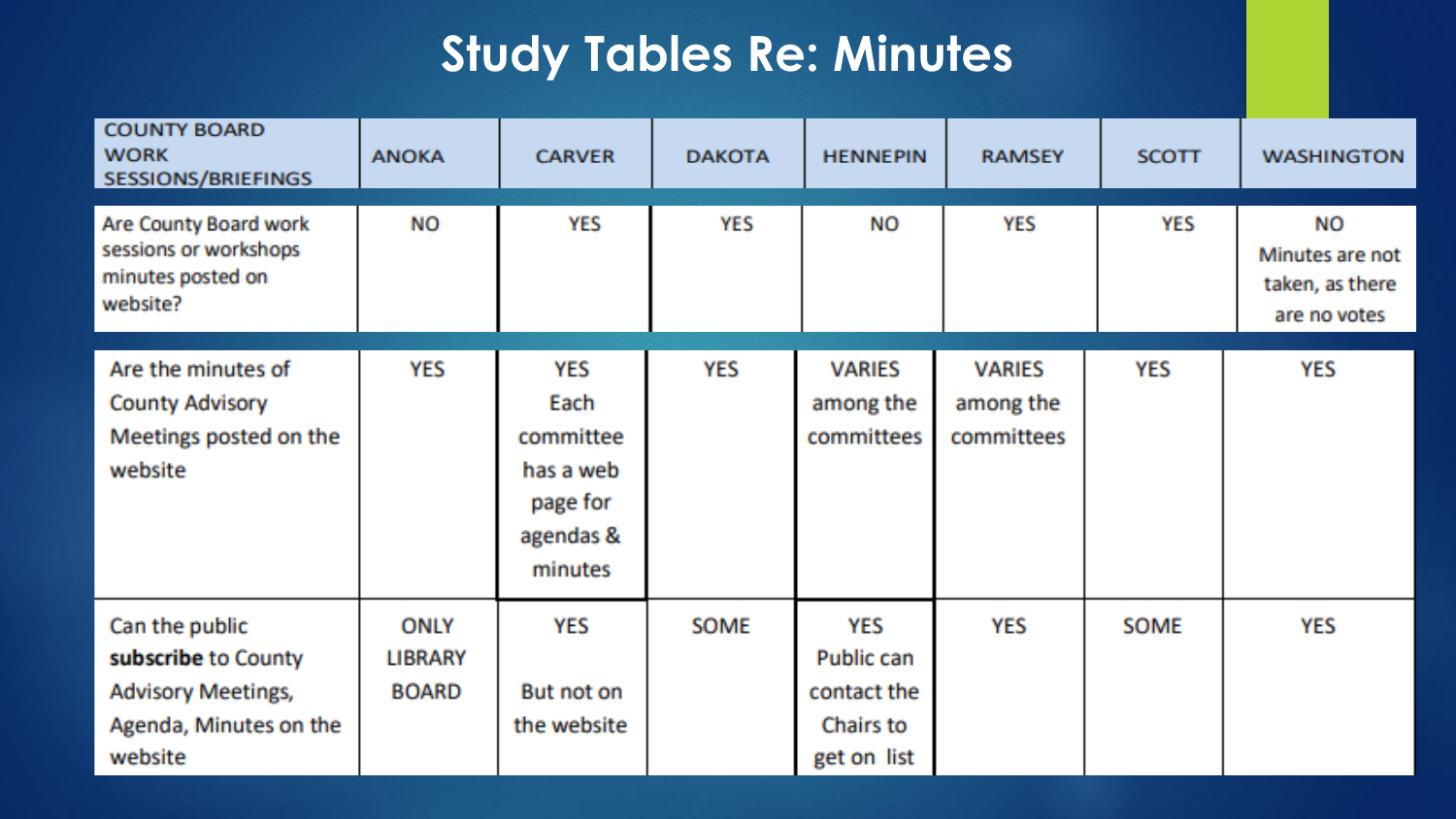**County government should video record and post on its website**

▶ a. county board meetings YES or NO

▶ **b. county board committee meetings** YES or NO

▶ c. county board work sessions/workshops YES or NO

▶ d. advisory committee/commission meetings YES or NO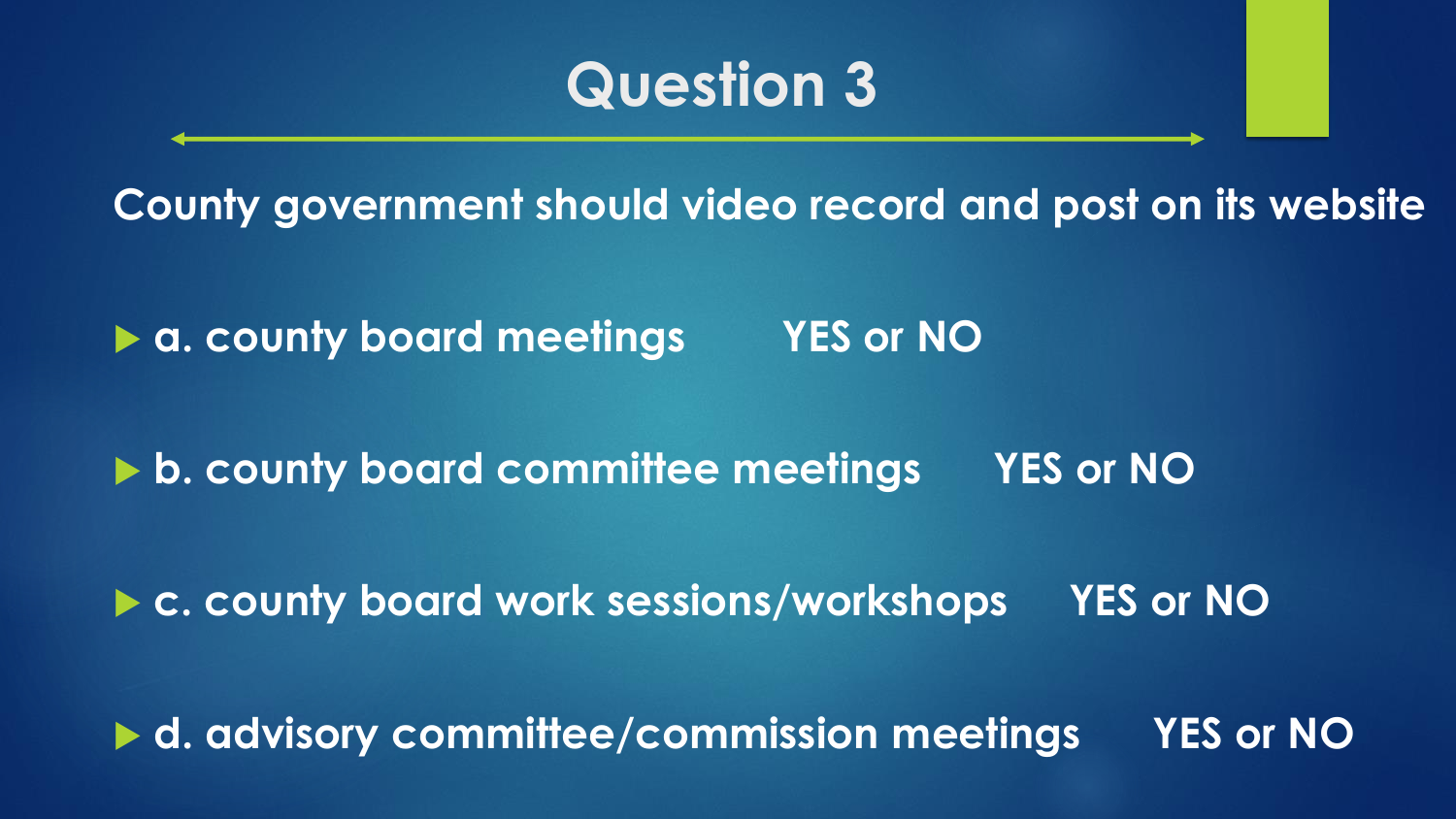#### **Study Tables Re: Video Records**

| <b>COUNTY BOARD</b><br><b>MEETINGS</b>                     | <b>ANOKA</b>   | <b>CARVER</b> | <b>DAKOTA</b> | <b>HENNEPIN</b> | <b>RAMSEY</b> | <b>SCOTT</b> | <b>WASHINGTON</b> |
|------------------------------------------------------------|----------------|---------------|---------------|-----------------|---------------|--------------|-------------------|
| <b>Are County Board</b><br><b>Meetings Recorded?</b>       | <b>YES</b>     | <b>YES</b>    | <b>YES</b>    | <b>YES</b>      | <b>YES</b>    | <b>YES</b>   | <b>YES</b>        |
| Are County Board work<br>sessions or workshops<br>recorded | <b>NO</b>      | <b>NO</b>     | <b>YES</b>    | <b>YES</b>      | <b>YES</b>    | <b>YES</b>   | <b>YES</b>        |
|                                                            |                |               |               |                 |               |              |                   |
| <b>Are County Advisory</b><br><b>Meetings recorded</b>     | <b>NOT ALL</b> | ΝO            | <b>YES</b>    | <b>VARIES</b>   | <b>NO</b>     | <b>SOME</b>  | NO.               |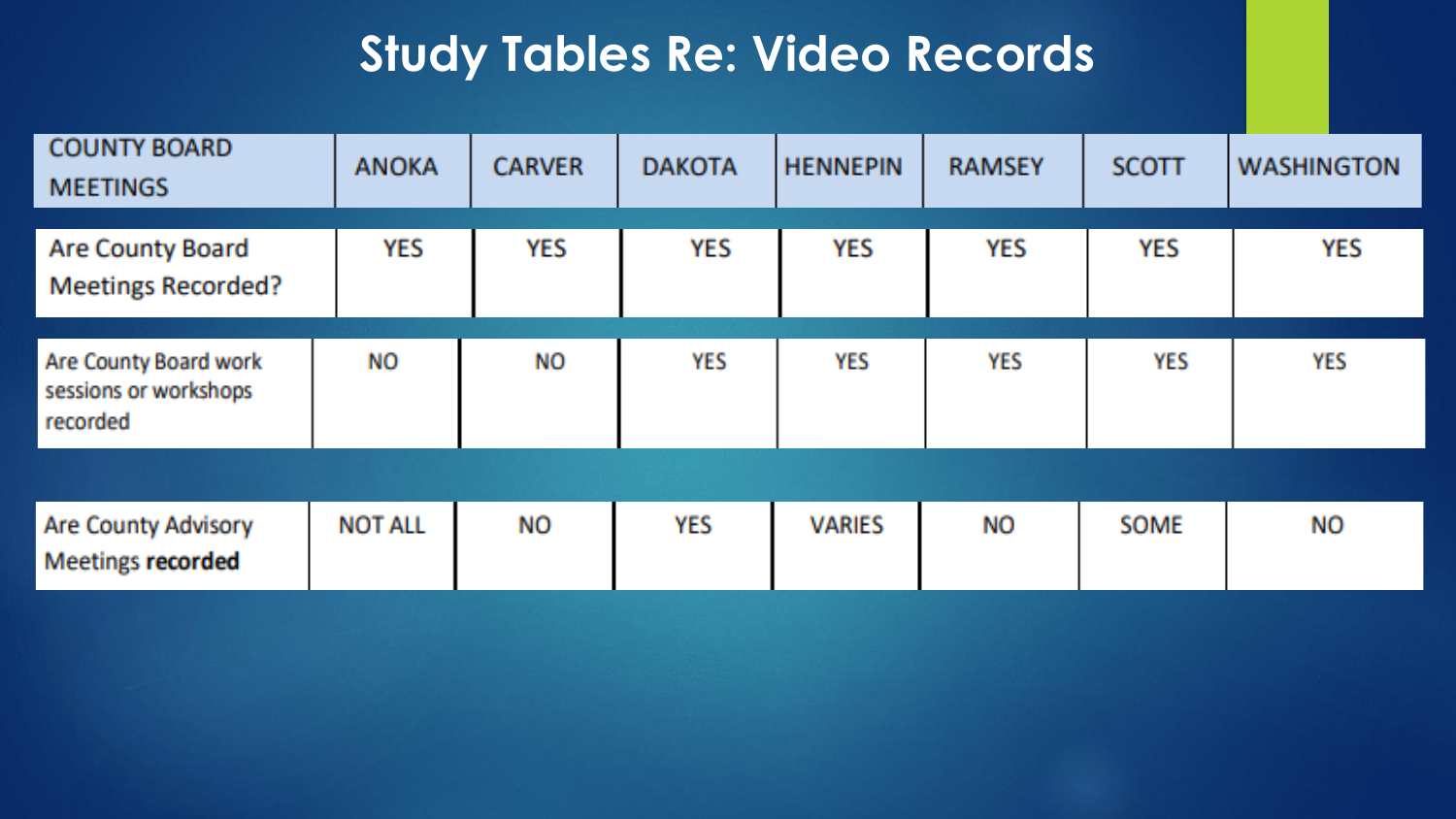**County government should post on its website the number of members for each advisory committee/commission and list the current appointees.**

## **YES or NO**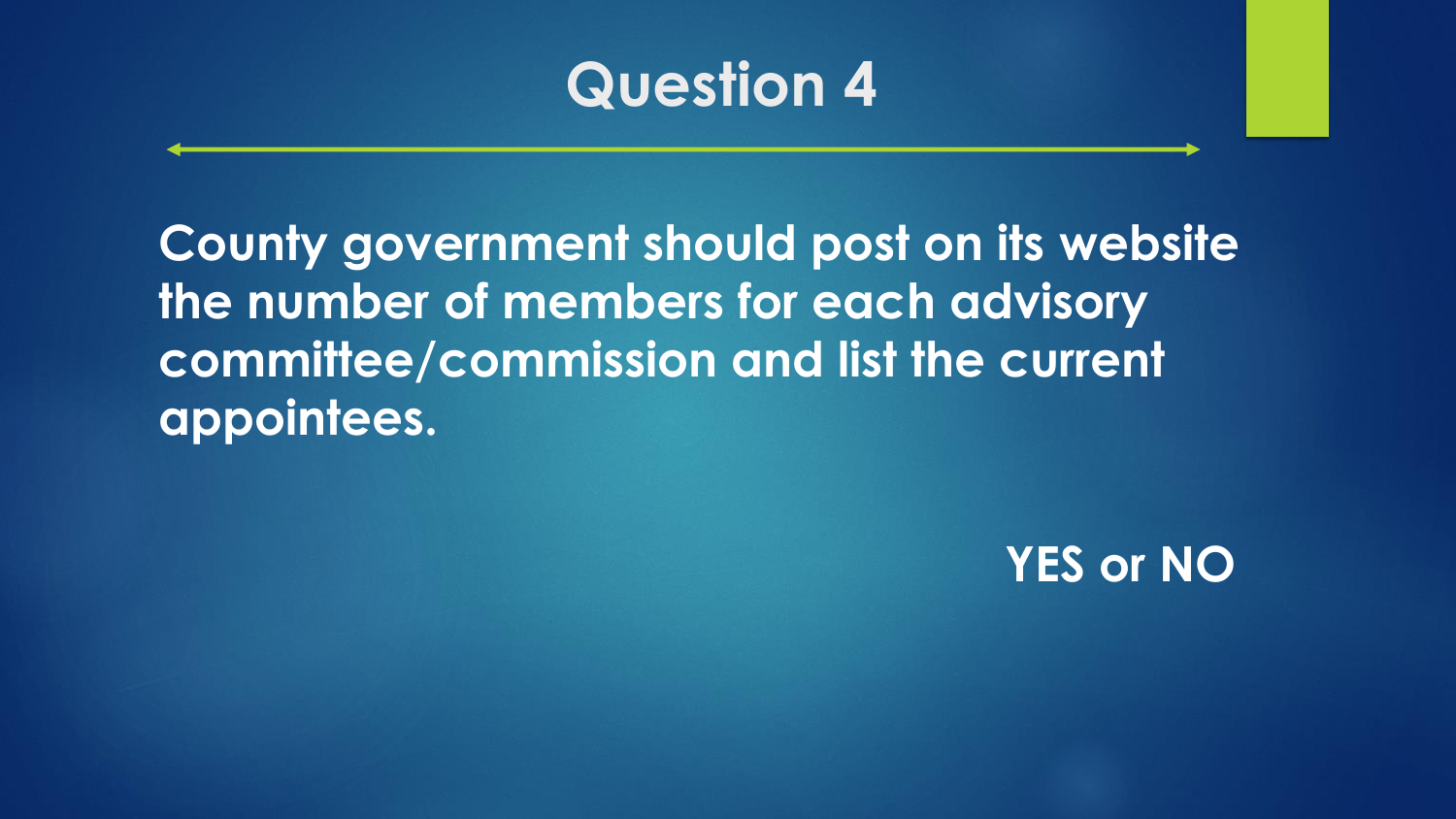## **Report Data Posting re Advisory Committees**

**Number Dakota Hennepin Ramsey Scott (some) Washington (nearly all)**

**Members**

**Dakota**

**Neither** 

**Anoka Carver**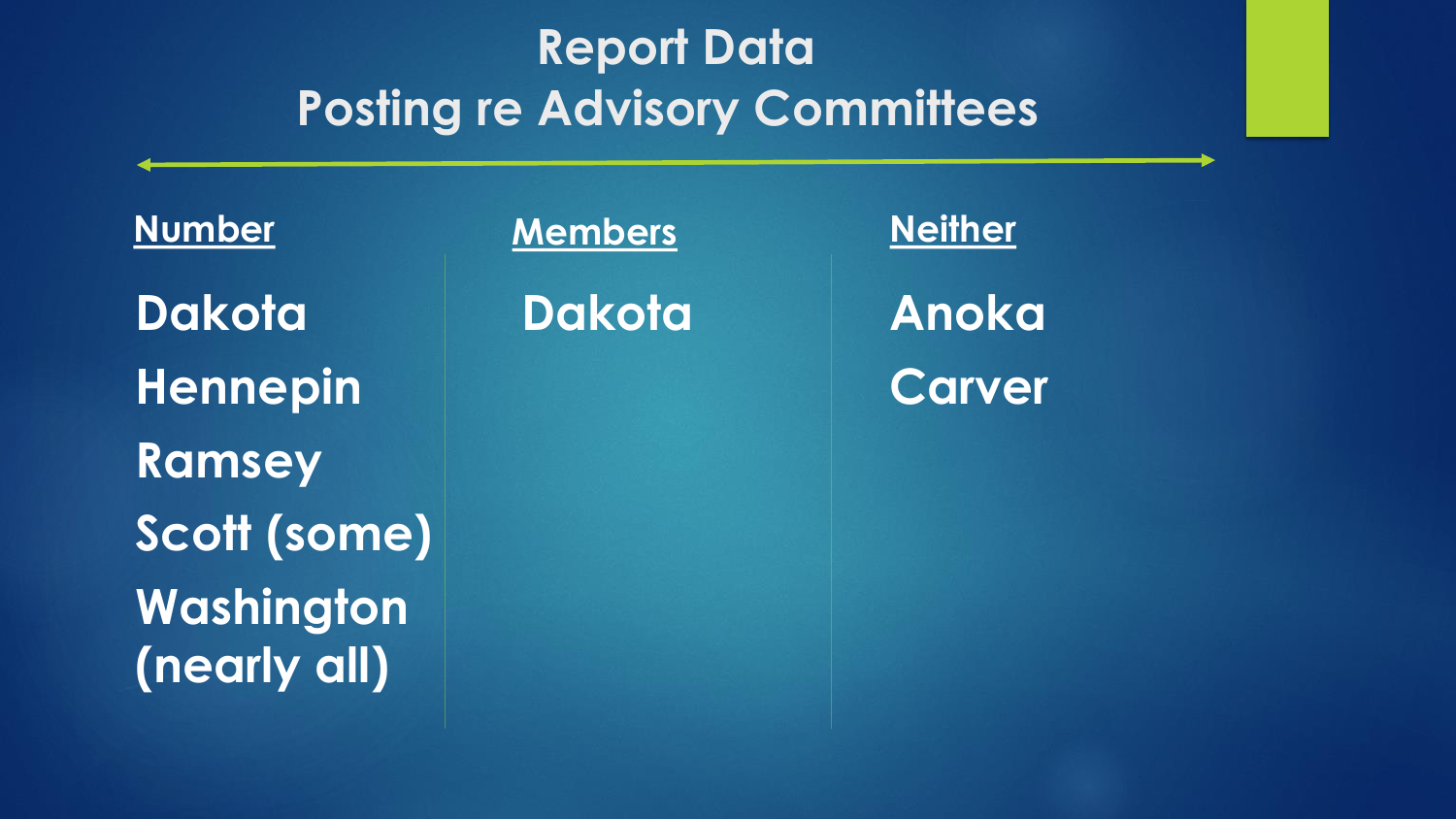**County government should offer the opportunity for public comment at**

**a. county board meetings YES or NO**

**b. county board committee meetings YES or NO**

**c. county board work sessions/workshops YES or NO**

**d. advisory committee/commission meetings YES or NO**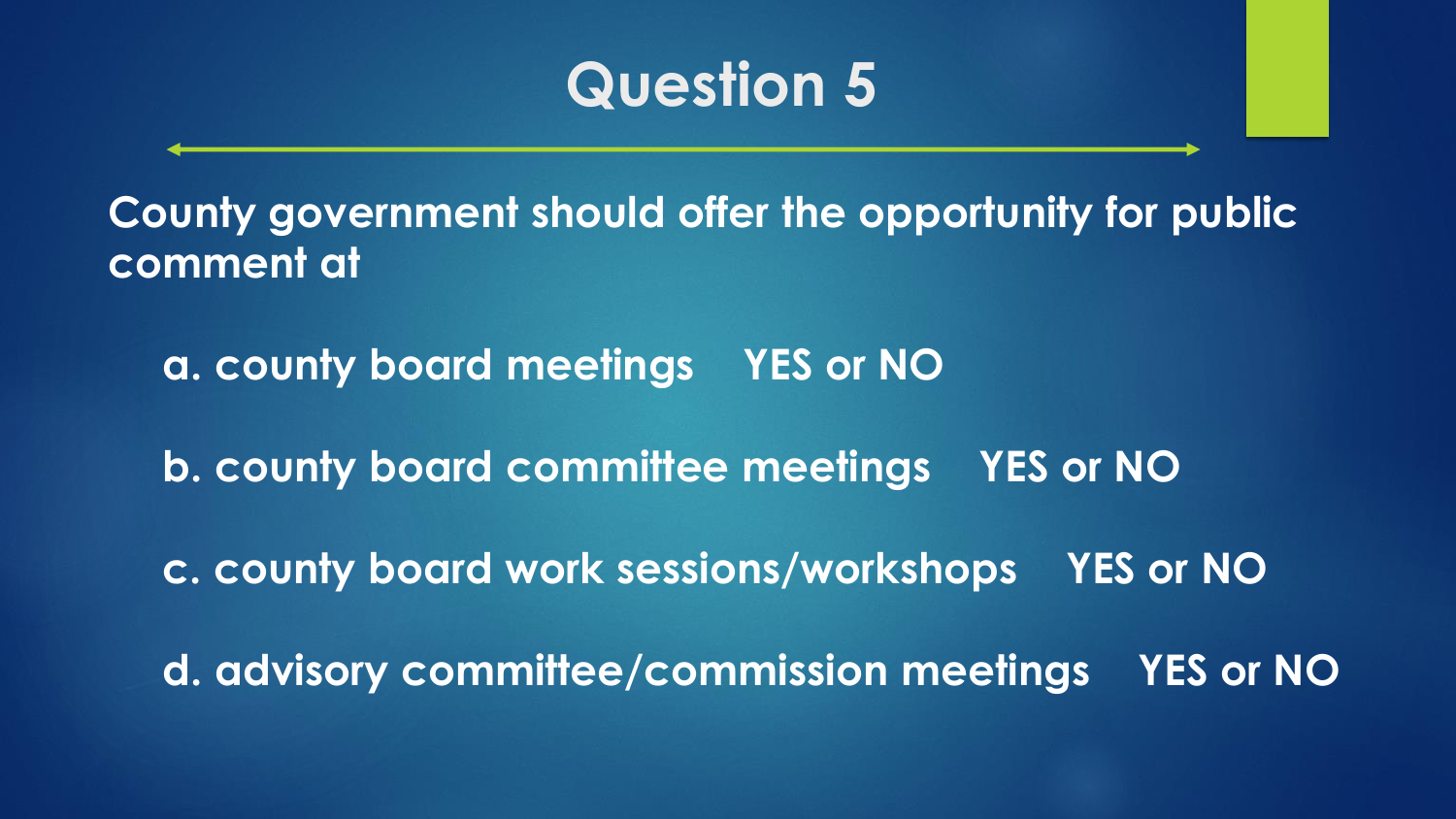## **Study Tables Re: Public Comment**

| <b>COUNTY BOARD</b><br><b>MEETINGS</b>                                          | <b>ANOKA</b> | <b>CARVER</b>                                                                                 | <b>DAKOTA</b> | <b>HENNEPIN</b>                                                                                  | <b>RAMSEY</b>           | <b>SCOTT</b>                                                                                     | <b>WASHINGTON</b>                                                                   |
|---------------------------------------------------------------------------------|--------------|-----------------------------------------------------------------------------------------------|---------------|--------------------------------------------------------------------------------------------------|-------------------------|--------------------------------------------------------------------------------------------------|-------------------------------------------------------------------------------------|
| Are public comments<br>permitted during<br><b>County Board Meetings</b>         | NO.          | <b>YES</b>                                                                                    | <b>YES</b>    | <b>YES</b>                                                                                       | NOT<br><b>GENERALLY</b> | <b>YES</b><br>But only on<br>topics that<br>are not the<br>agenda                                | <b>YES</b>                                                                          |
|                                                                                 |              |                                                                                               |               |                                                                                                  |                         |                                                                                                  |                                                                                     |
| <b>COUNTY BOARD</b><br><b>WORK</b><br>SESSIONS/BRIEFINGS                        | <b>ANOKA</b> | <b>CARVER</b>                                                                                 | <b>DAKOTA</b> | <b>HENNEPIN</b>                                                                                  | <b>RAMSEY</b>           | <b>SCOTT</b>                                                                                     | <b>WASHINGTON</b>                                                                   |
| Are public comments<br>permitted during County<br>work session or<br>workshops? | <b>NO</b>    | <b>NO</b><br>Sessions<br>are for<br>informational<br>purposes only.<br>No votes are<br>taken. | <b>YES</b>    | <b>NO</b><br>Sessions are<br>for<br>informational<br>purposes<br>only. No<br>votes are<br>taken. | ΝO                      | NO<br><b>Sessions</b><br>are for<br>informational<br>purposes<br>only. No<br>votes are<br>taken. | <b>YES</b><br>Chair may allow<br>public to speak,<br>but it is not set in<br>policy |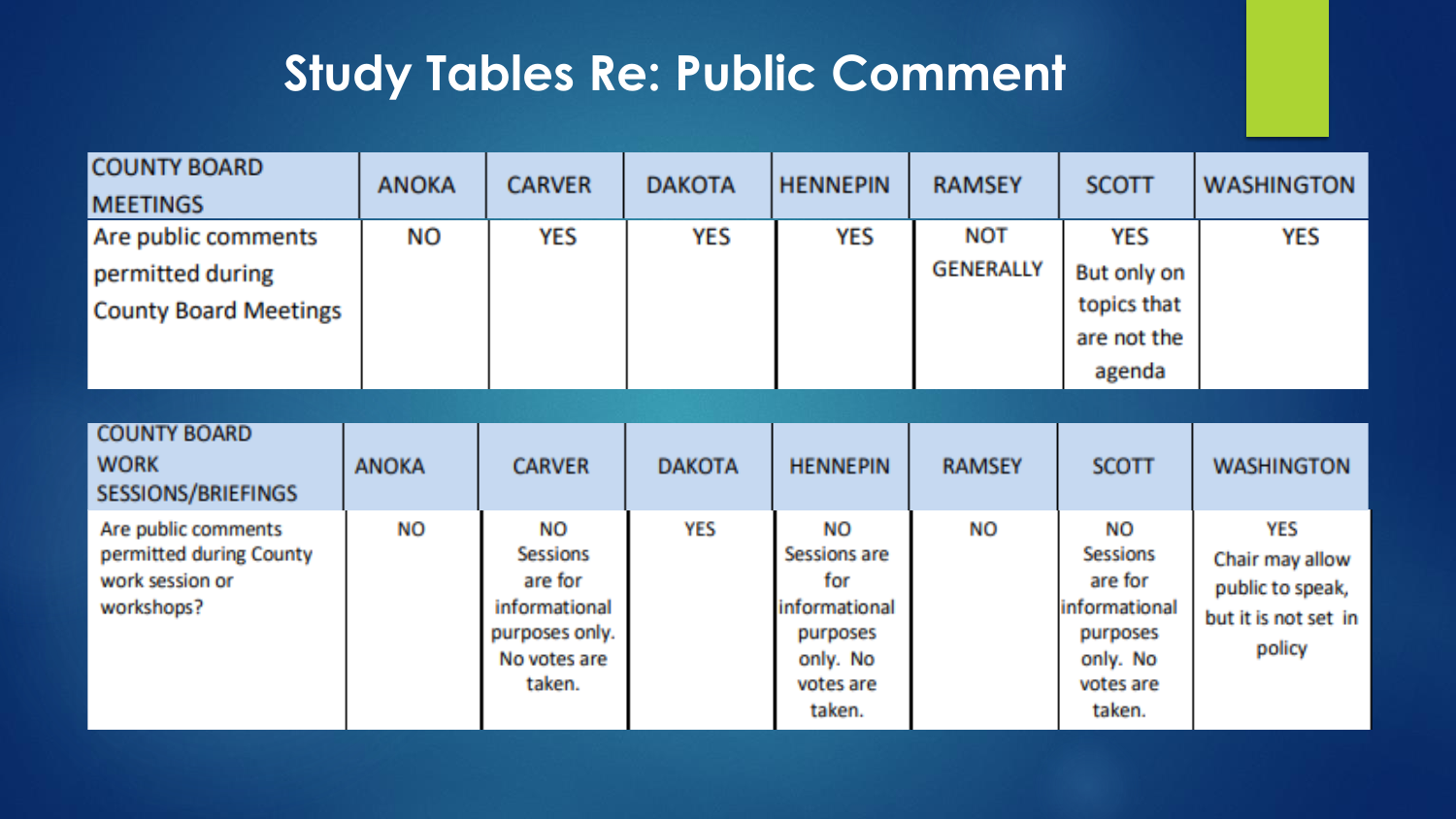**County government should offer members of the public opportunities to give timely and meaningful input into the county budget, policy development, county initiatives, and capital projects. Options could include one-on-one meetings with county commissioners, virtual and in-person town meetings, open houses, etc.** 

**YES or NO**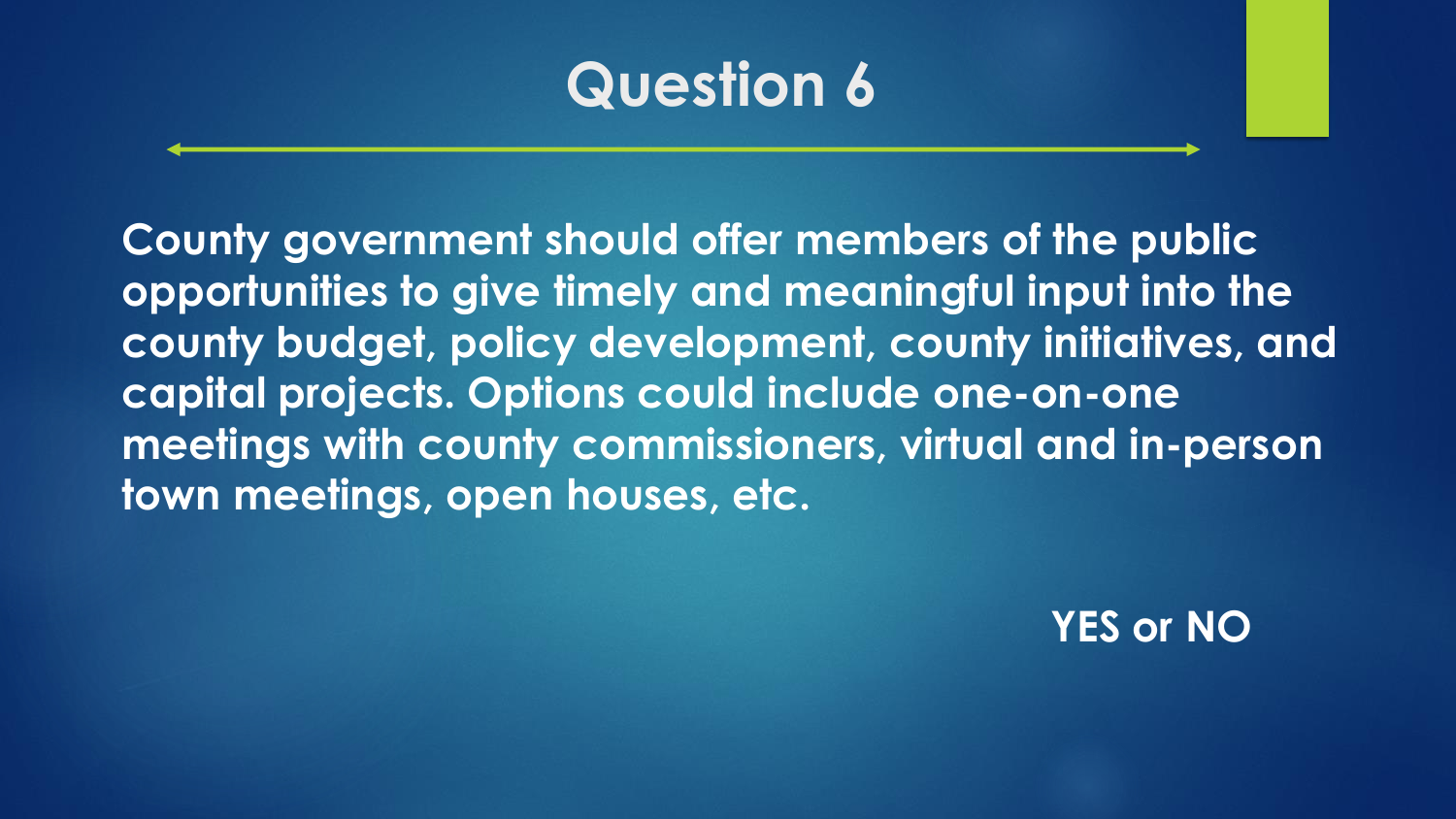## **Study Tables Re: Public Engagement in Budgets**

| <b>BUDGET PLANNING</b>                                                     | <b>ANOKA</b>   | <b>CARVER</b> | <b>DAKOTA</b> | <b>HENNEPIN</b> | <b>RAMSEY</b> | <b>SCOTT</b> | <b>WASHINGTON</b> |
|----------------------------------------------------------------------------|----------------|---------------|---------------|-----------------|---------------|--------------|-------------------|
| Is the public involved in the<br>budget planning process                   | ΝO             | <b>YES</b>    | <b>YES</b>    | <b>YES</b>      | YES           | YES          | <b>YES</b>        |
| Are budget planning<br>documents available to the<br>public on the website | NO             | <b>YES</b>    | <b>YES</b>    | <b>YES</b>      | <b>YES</b>    | <b>YES</b>   | <b>YES</b>        |
| Are public comments<br>permitted during budget<br>planning sessions        | <b>LIMITED</b> | YES           | <b>YES</b>    | YES             | YES           | <b>YES</b>   | <b>YES</b>        |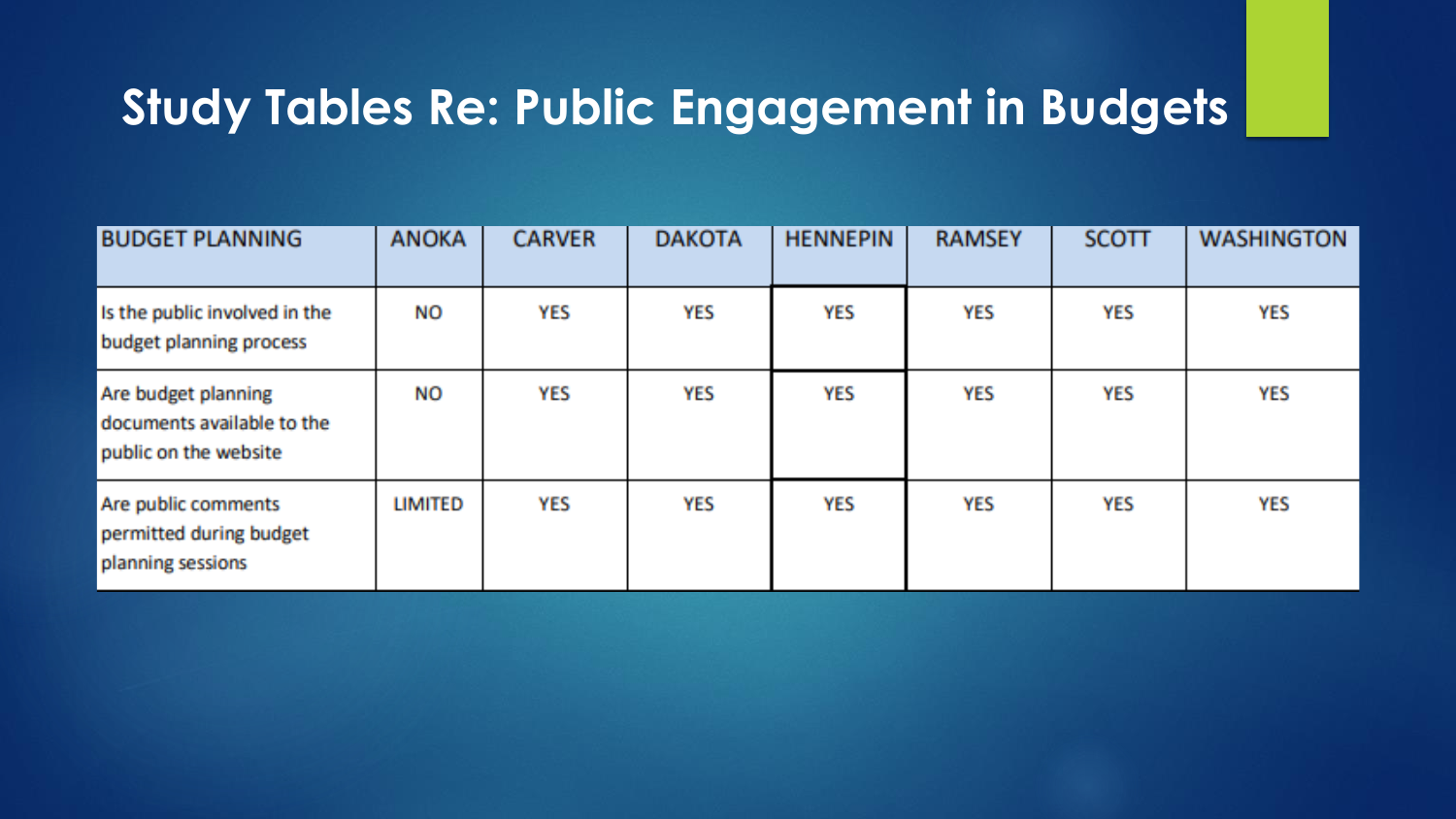## **Study Tables Re: Public Engagement in Policy Changes**

| <b>POLICY INITIATIVES</b>                                                           | <b>ANOKA</b> | <b>CARVER</b> | <b>DAKOTA</b> | <b>HENNEPIN</b> | <b>RAMSEY</b> | <b>SCOTT</b> | <b>WASHINGTON</b> |
|-------------------------------------------------------------------------------------|--------------|---------------|---------------|-----------------|---------------|--------------|-------------------|
| Is the public involved in the<br>development of policy<br>initiatives               | ΝO           | <b>YES</b>    | <b>YES</b>    | <b>YES</b>      | <b>YES</b>    | <b>YES</b>   | <b>YES</b>        |
| Are policy initiatives planning<br>documents available on the<br>website            | <b>NO</b>    | <b>YES</b>    | <b>YES</b>    | <b>YES</b>      | <b>YES</b>    | <b>YES</b>   | <b>YES</b>        |
| Are public comments<br>permitted during the<br>development of policy<br>initiatives | ΝO           | <b>YES</b>    | <b>YES</b>    | <b>YES</b>      | <b>YES</b>    | <b>YES</b>   | <b>YES</b>        |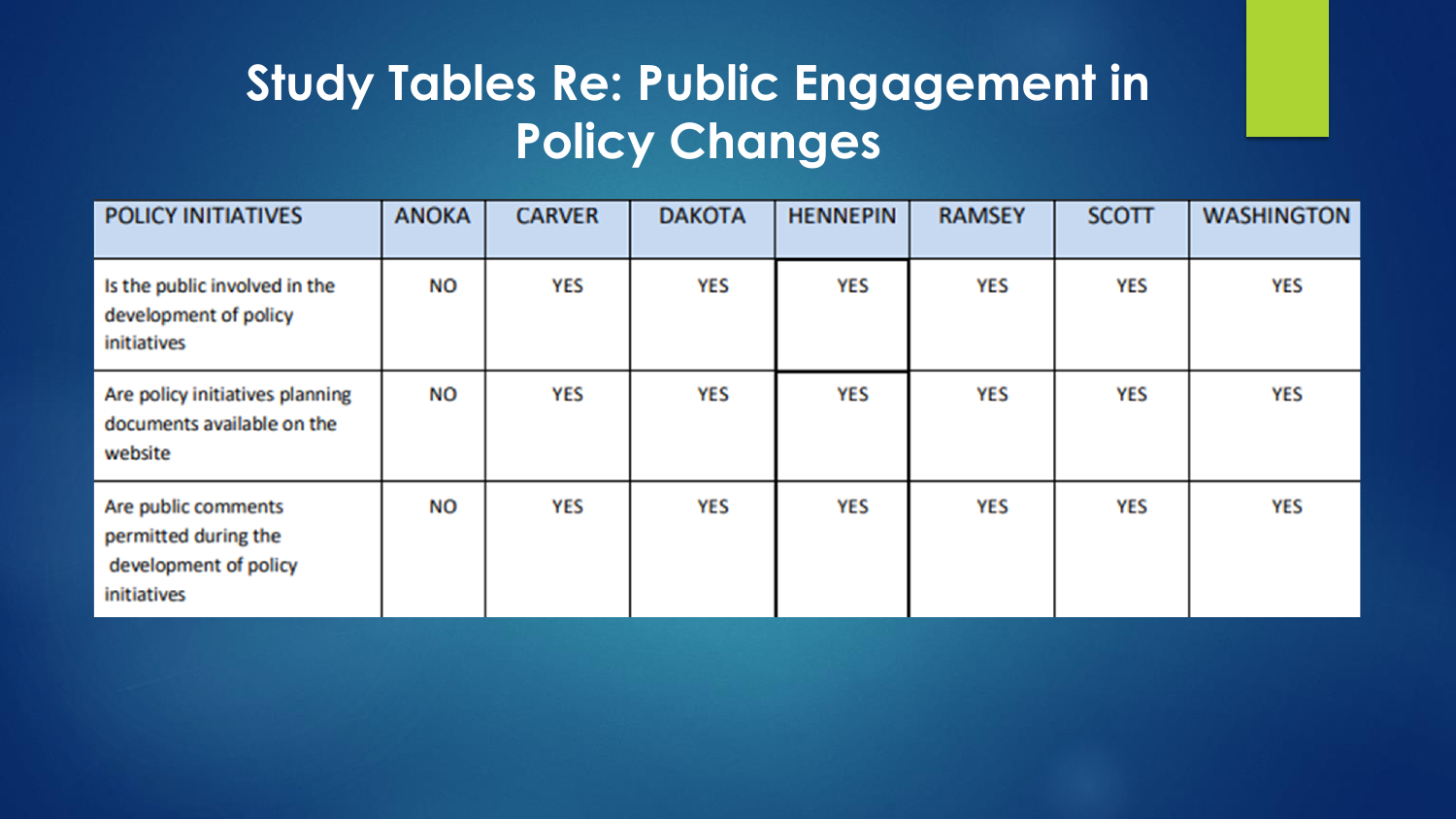## **Study Tables Re: Public Engagement in Select Capital Projects**

| <b>ROADS &amp; BRIDGES</b><br><b>TRANSIT</b> | <b>ANOKA</b> | <b>CARVER</b> | <b>DAKOTA</b> | <b>HENNEPIN</b> | <b>RAMSEY</b>      | <b>SCOTT</b> | <b>WASHINGTON</b> |
|----------------------------------------------|--------------|---------------|---------------|-----------------|--------------------|--------------|-------------------|
| <b>PARKS &amp; RECREATION</b>                |              |               |               |                 |                    |              |                   |
| Is the public involved in                    |              |               |               |                 | <b>YES</b>         |              |                   |
| determining roads and                        | NO           | <b>YES</b>    | <b>YES</b>    | <b>YES</b>      | <b>Through CIP</b> | <b>YES</b>   | <b>YES</b>        |
| bridges strategy                             |              |               |               |                 | process            |              |                   |
| Are planning documents                       | <b>YES</b>   | <b>YES</b>    | <b>YES</b>    | <b>YES</b>      | <b>YES</b>         | <b>YES</b>   | <b>YES</b>        |
| available on the website                     |              |               |               |                 |                    |              |                   |
| Are public comments                          |              |               |               |                 | <b>YES</b>         |              |                   |
| permitted during the                         |              |               |               |                 | At                 |              |                   |
| planning phase of roads &                    | <b>YES</b>   | <b>YES</b>    | <b>YES</b>    | <b>YES</b>      | community          | <b>YES</b>   | <b>YES</b>        |
| bridges                                      |              |               |               |                 | meetings           |              |                   |
|                                              |              |               |               |                 | and online         |              |                   |
|                                              |              |               |               |                 | surveys            |              |                   |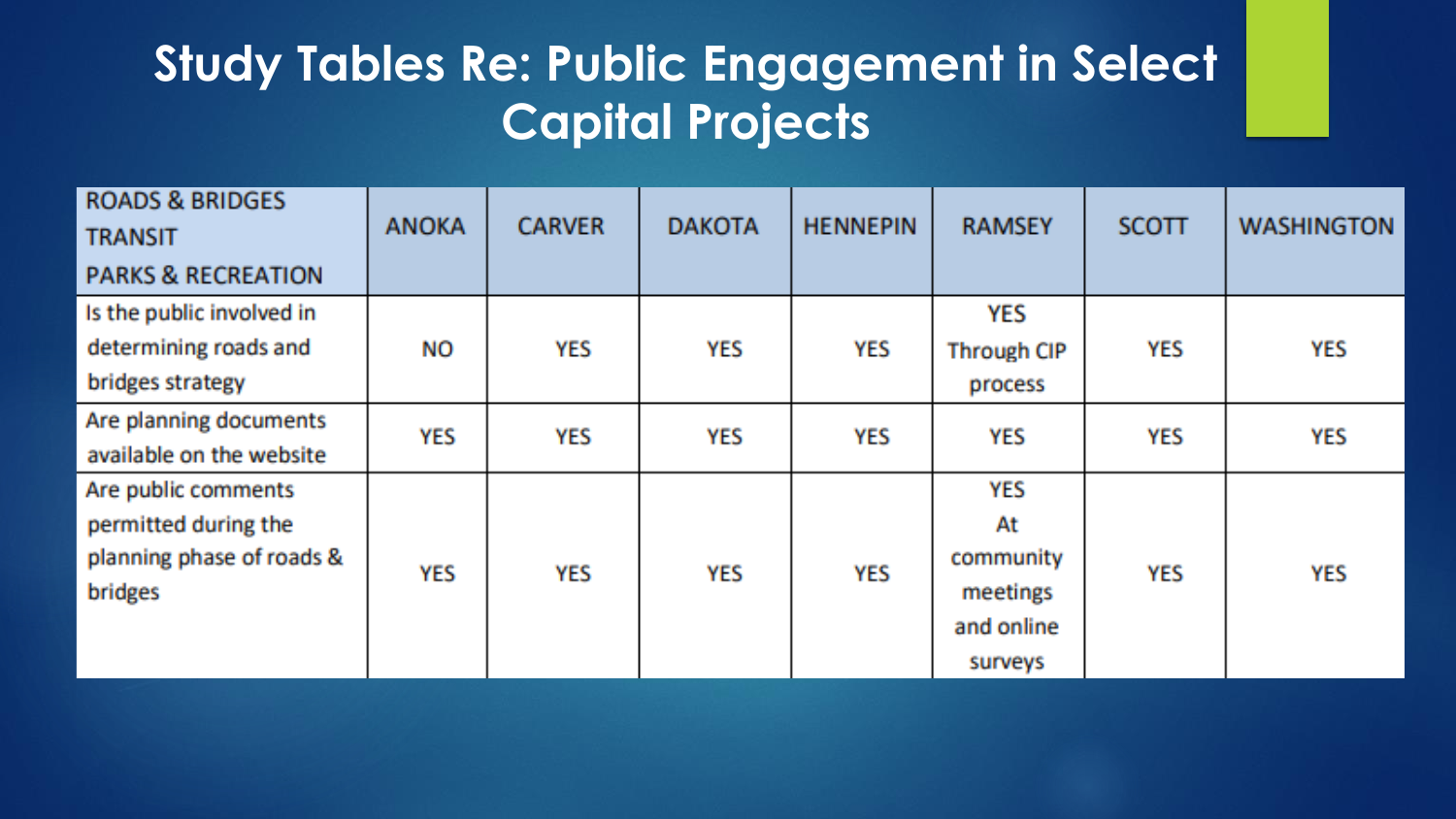**County government should post general information on its website about funds received from or through the Metropolitan Council and how such funds are used.**

#### **YES or NO**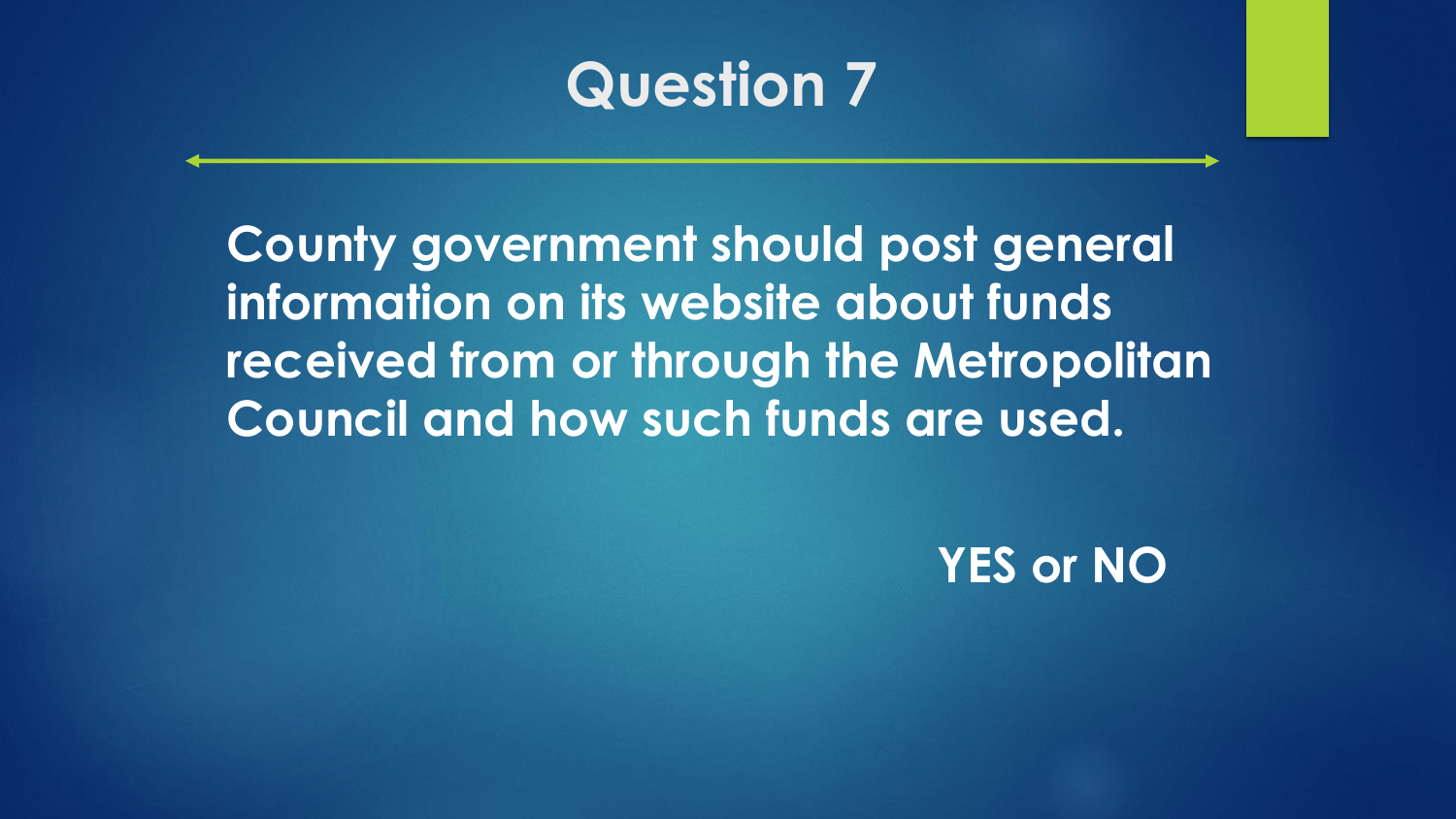# **Study Data on Met Council Funding**

#### **Found in 2040 Comprehensive Plan details**

#### **Scattered website references**

 **Interviews revealed funds received for transportation, transit, housing, parks**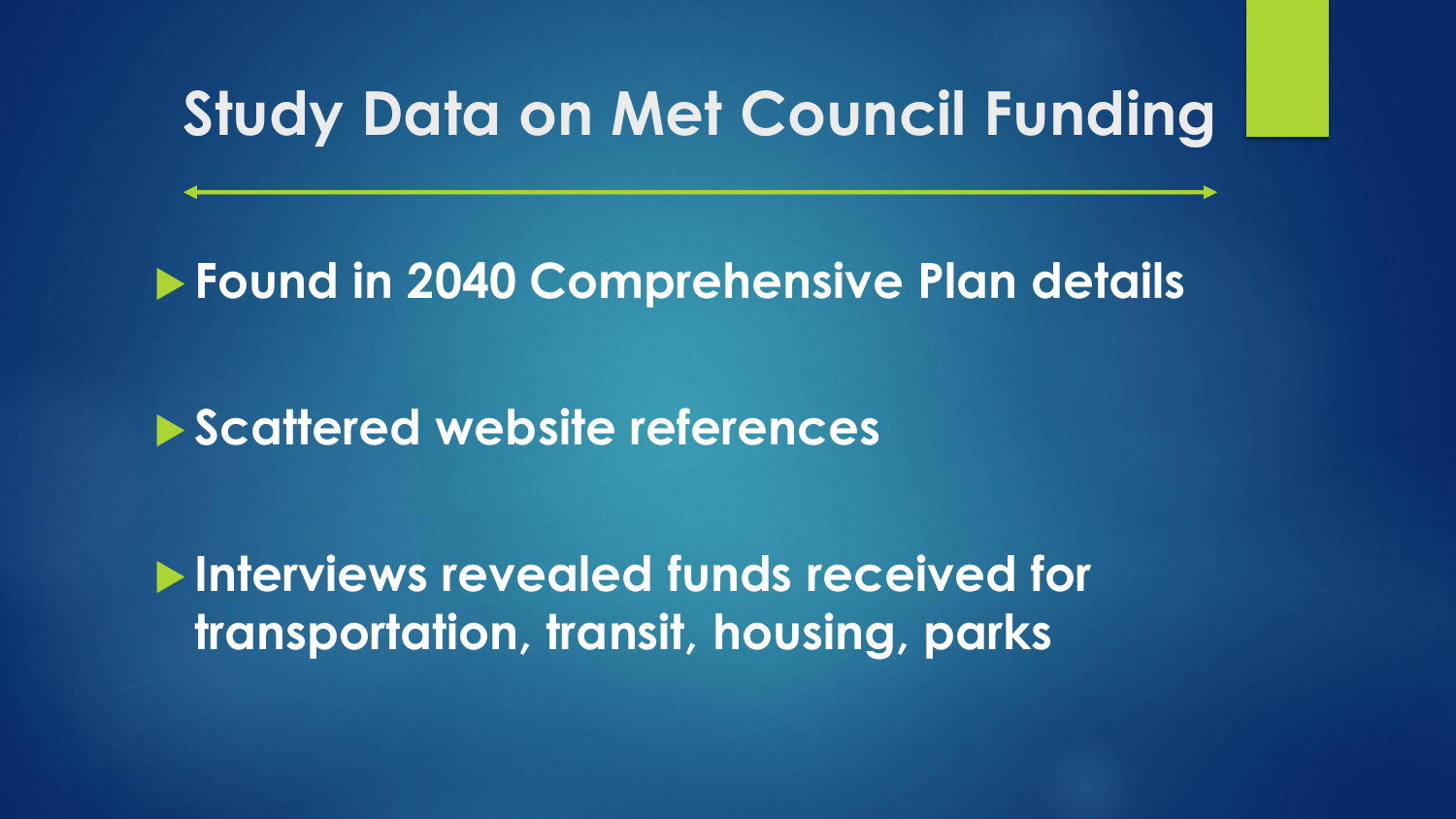# **Consider Local Positions**

**How does our county fare in this study?**

- **Public comments at meetings, meeting information**
- **Advisory committee information**
- **Engaging the public - policies, budget, capital projects**
- **Ethics code, publishing salaries**
- **Working with area cities, Met Council**
- **Do other counties provide model of better practices?**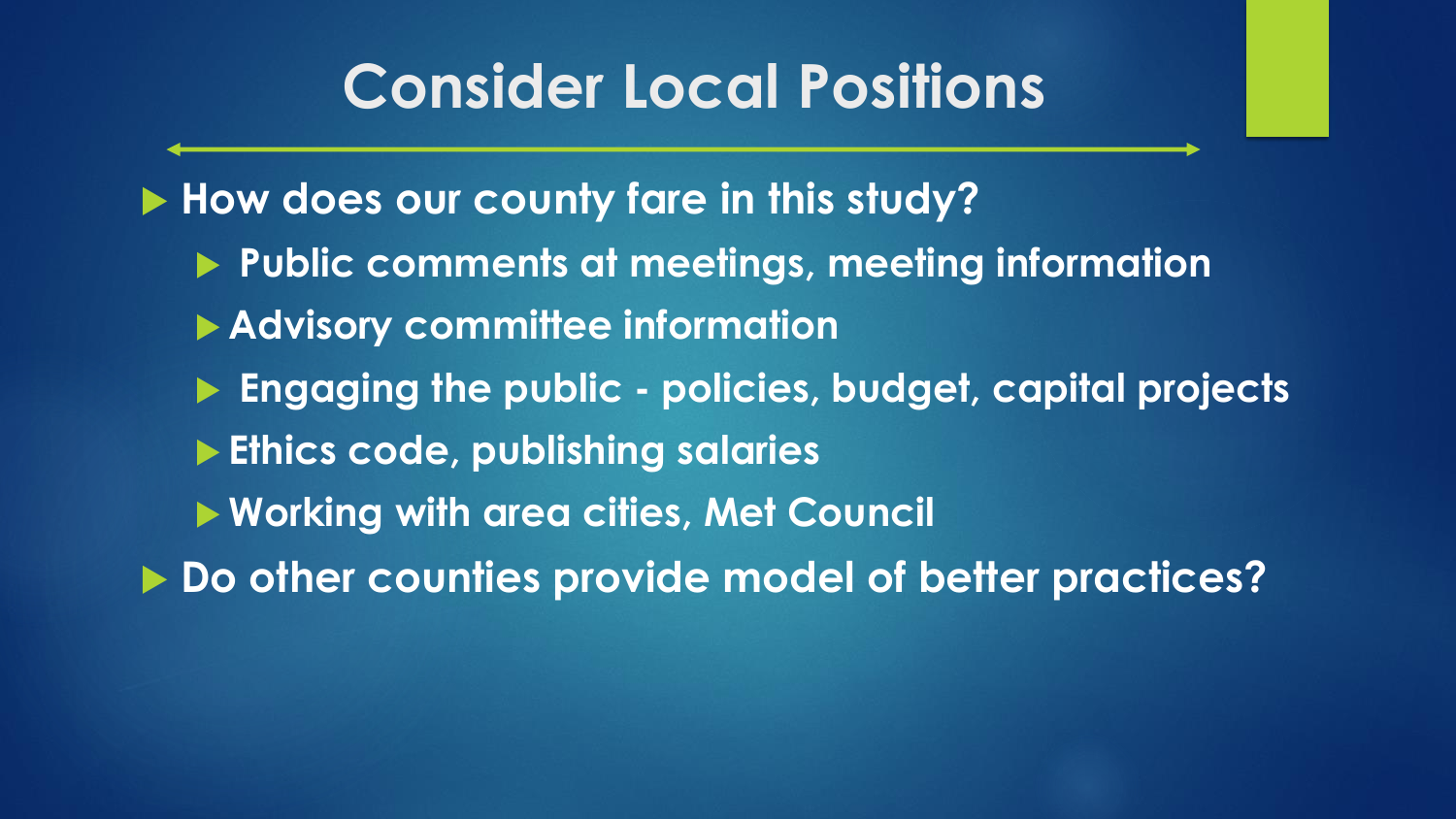# *Thank you study team leaders!*

**Study Chair: Mindy Greiling, LWV Roseville Area CMAL Chair: Karen Schaffer, LWV Roseville Area**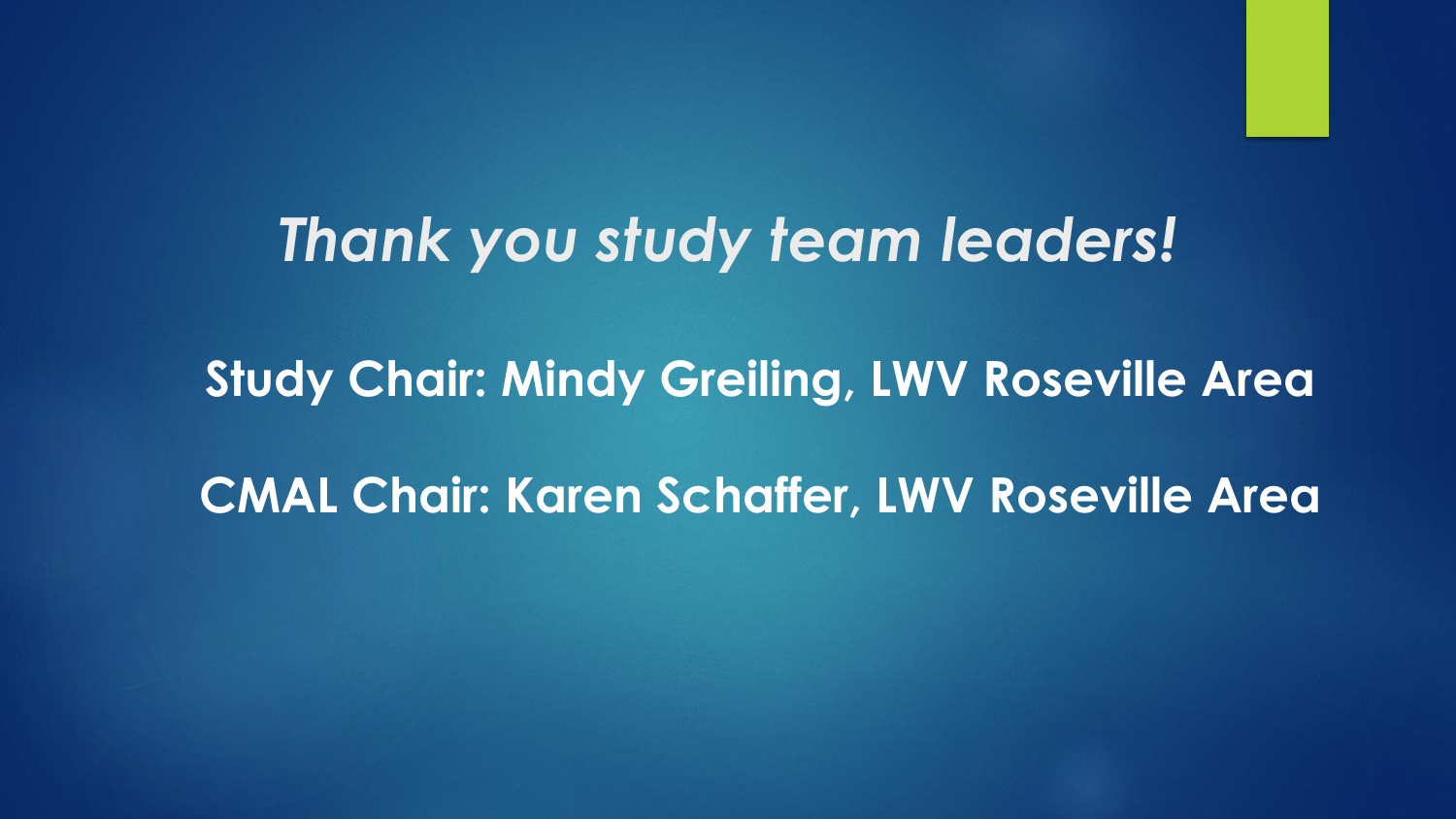#### *Thank you study committee members!*

**LWV Anoka/Blaine/Coon Rapids Area members: Dee Ann Christensen, Wes Volkenant, Julie Trude**

**LWV Bloomington member: Nikki Marie Coler**

**LWV Brooklyn Park/Osseo/Maple Grove Area member: Linda Krefting**

**LWV Dakota County members: Holly Jenkins, Thana Ross** 

**LWV Golden Valley member: Marti Micks**

**LWV Richfield member: Maureen Scaglia**

**LWV Roseville members: Lisa Scribner, Karen Schaffer, Mindy Greiling**

**LWV St. Paul member: Joann Ellis**

**LWV South Tonka member: Peg DuBord**

**LWV Woodbury/Cottage Grove Area members: Heather Mockler, Amy Mino**